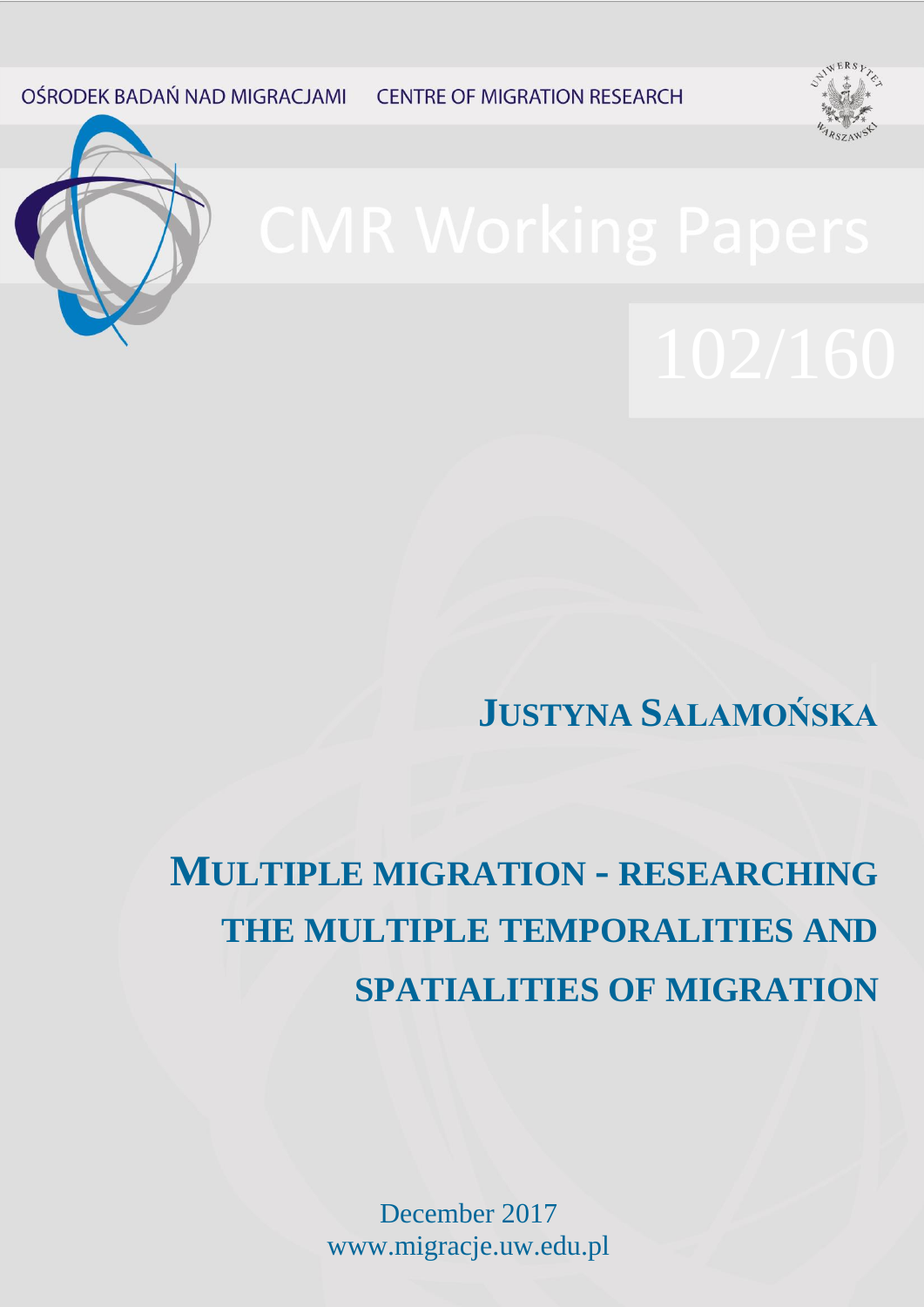**Justyna Salamońska,** Centre of Migration Research, University of Warsaw, [jj.salamonska@uw.edu.pl](mailto:jj.salamonska@uw.edu.pl)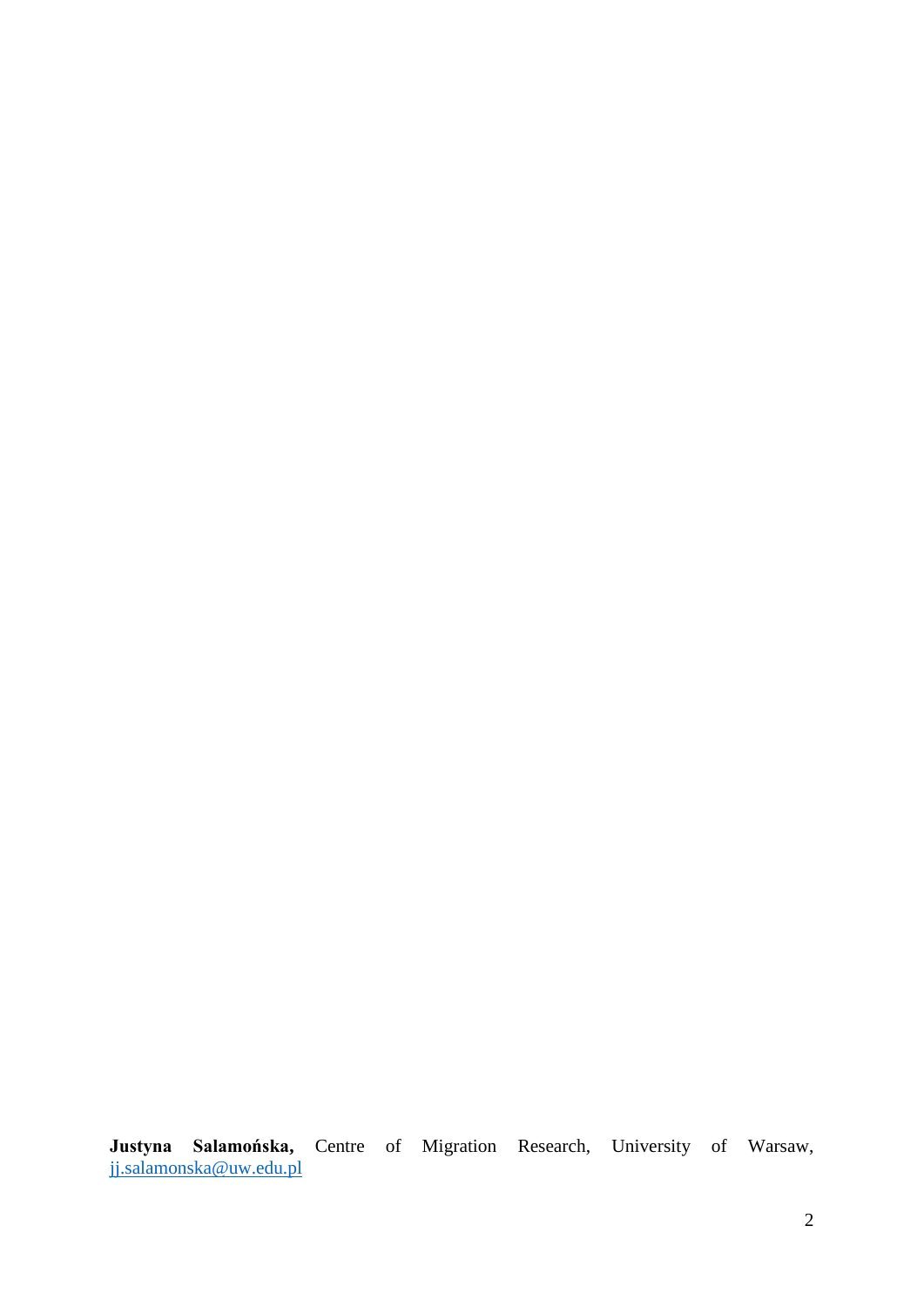# **Multiple migration – researching the multiple temporalities and spatialities of migration**

**Abstract:** This working paper introduces the multiple-migration concept as a tool enabling the study of the multiple temporalities and spatialities of migration. Against a sedentarised understanding of migration, multiple migrants are people who engage in international movements repeatedly and direct this movement at different destination countries. The sequences of these international movements may differ. Multiple migration may involve onward migration from one destination country to another. It can also involve a phase of return to the origin country before going abroad again. Moreover, multiple migration encompasses different geographies (intra- and intercontinental) and temporalities (from temporary to longer-term). In this working paper I position multiple migration within the existing non-permanent migration literature (including incomplete, liquid and step-wise migration and intra-company transfers). The overview of existing studies describing multiple migration (both quantitative and qualitative) provides information about the numbers involved and the social morphology of multiple migrants, and will be used to identify issues to be explored in future studies of multiple migrants.

**Key words:** multiple migration, mobilities, temporary migration, incomplete migration, liquid migration

#### **Migracje wielokrotne – badanie czasowego i przestrzennego charakteru migracji**

**Streszczenie:** Niniejszy *working paper* wprowadza pojęcie migracji wielokrotnej jako narzędzia do badania czasowego i przestrzennego charakteru migracji. Migracja jest zazwyczaj postrzegana jako zjawisko o charakterze statycznym, ale istnieją także migranci wielokrotni, obierający za cel migracji różne kraje i przemieszczający się w różnych wariantach. Migracje wielokrotne mogą obejmować migracje z jednego kraju docelowego bezpośrednio do drugiego. Migracje wielokrotne mogą również obejmować etap powrotu do kraju pochodzenia przed ponownym wyjazdem za granicę. Co więcej, migracje wielokrotne mogą obejmować różne obszary geograficzne (wewnątrz- i międzykontynentalne) oraz mieć różne ramy czasowe (migracje tymczasowe lub długoterminowe). Praca ta analizuje zjawisko migracji wielokrotnych w kontekście istniejącej literatury dotyczącej migracji tymczasowych (migracji niepełnych, migracji płynnych, migracji *step-wise*, transferów wewnątrz korporacji) oraz zawiera przegląd istniejących badań analizujących migracje wielokrotne (zarówno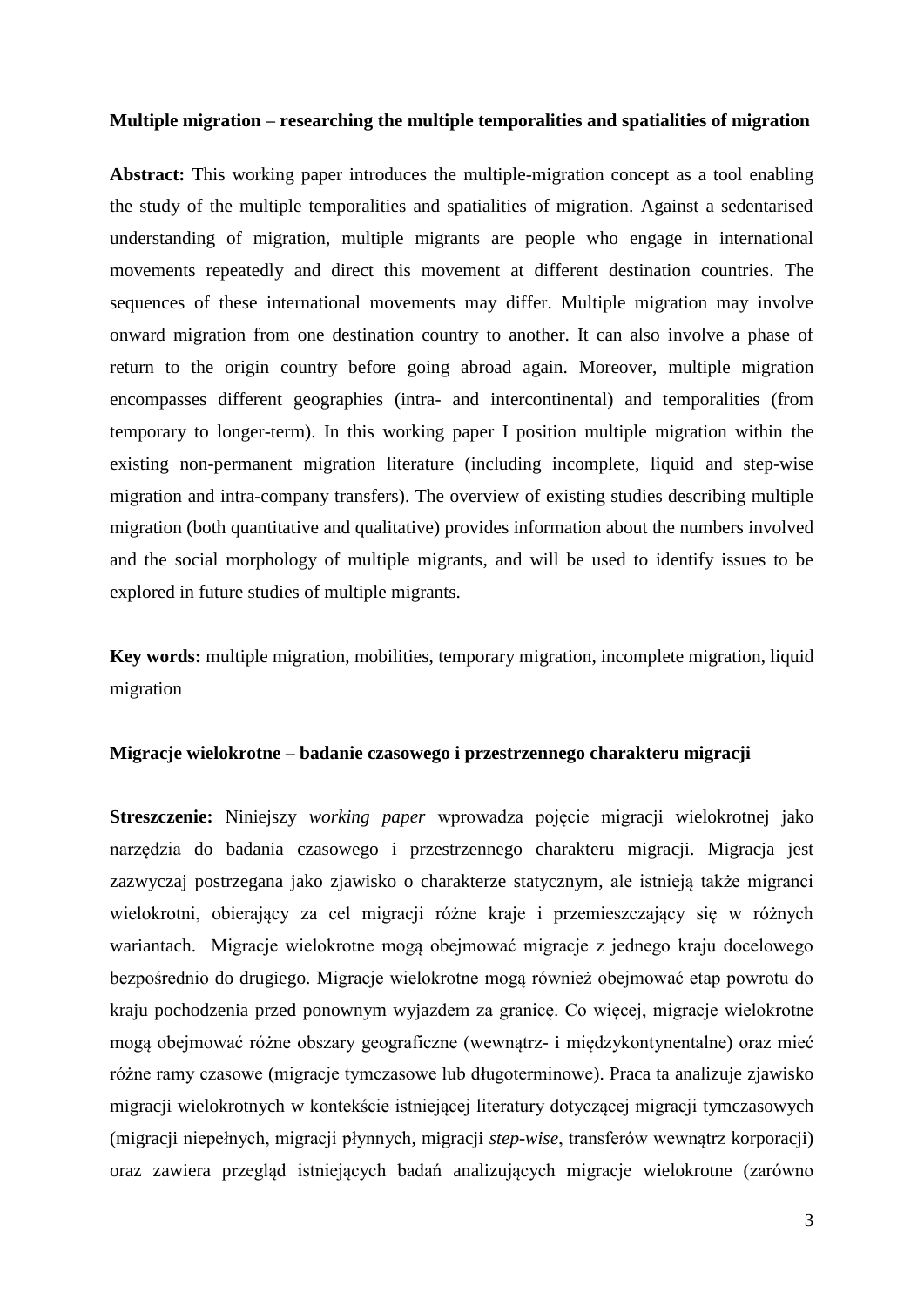ilościowych jak i jakościowych), dostarcza też informacji o ich rozmiarze i strukturyzacji społecznej. Przegląd ten może także pomóc w zidentyfikowaniu problemów badawczych, które warto podjąć w przyszłych badaniach.

**Słowa kluczowe:** migracje wielokrotne, mobilność, migracje tymczasowe, migracje niepełne, migracje płynne

# *Acknowledgements*

This working paper is part of a research project 'In search of a theory of multiple migration. A quantitative and qualitative study of Polish migrants after 1989' (ID: 015/18/E/HS4/00497), funded by the National Science Centre (Sonata BIS). Many thanks to Agata Górny, Sabina Toruńczyk-Ruiz, Aleksandra Winiarska, Olga Czeranowska and an anonymous reviewer for their very helpful comments on previous drafts of this paper.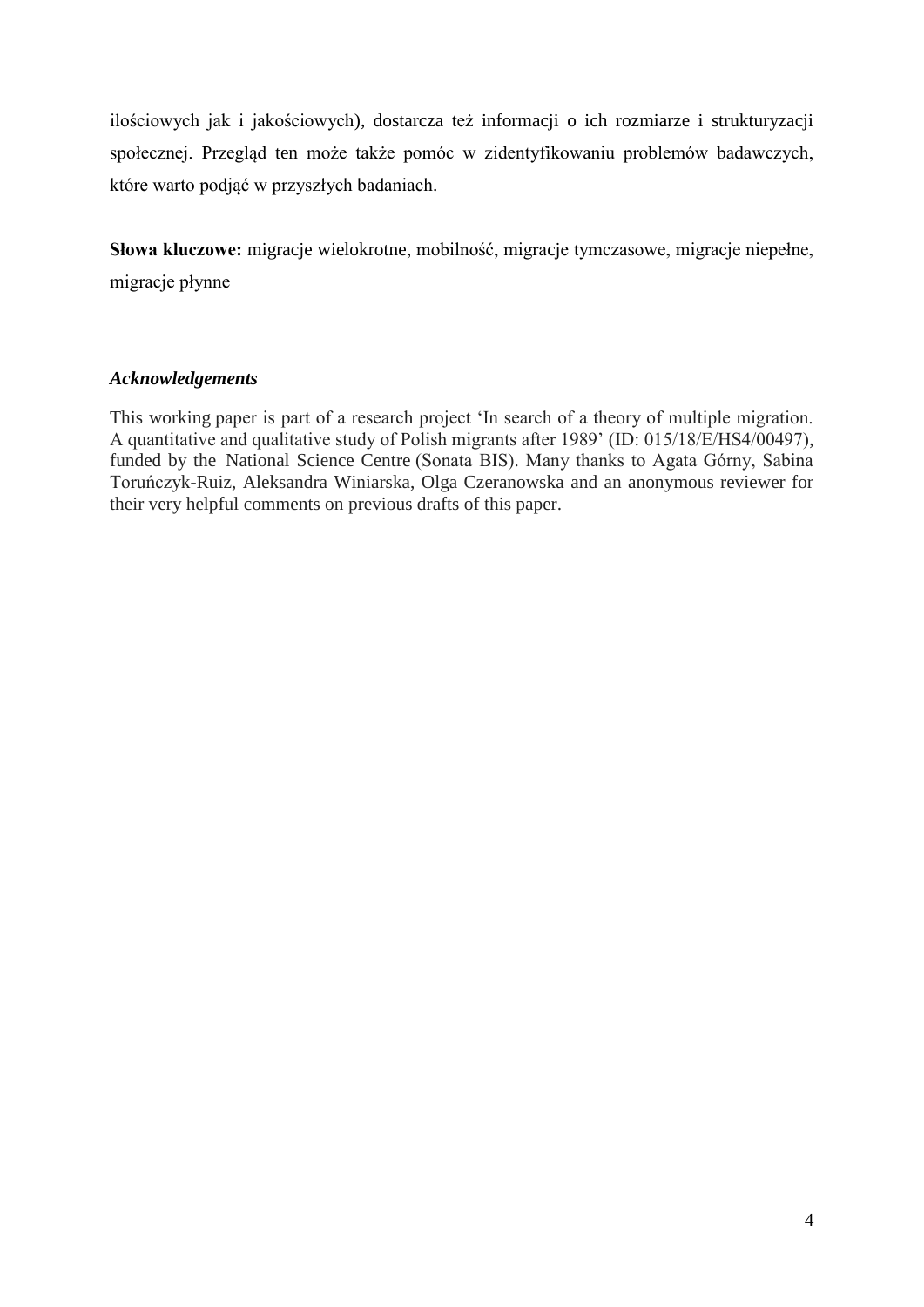# **Table of contents**

| 1. |        |                                                                                         |
|----|--------|-----------------------------------------------------------------------------------------|
| 2. |        | Setting the scene: what can we learn from existing migration and mobilities research? 8 |
|    |        |                                                                                         |
|    |        |                                                                                         |
|    |        |                                                                                         |
|    | 2.2.2. |                                                                                         |
|    | 2.2.3. |                                                                                         |
|    | 2.2.4. | Mobility within the internal markets of transnational companies (TNCs) 15               |
|    | 2.2.5. |                                                                                         |
| 3. |        |                                                                                         |
|    |        |                                                                                         |
|    | 3.3.   |                                                                                         |
|    | 3.4.   |                                                                                         |
| 4. |        |                                                                                         |
| 5. |        |                                                                                         |
|    |        |                                                                                         |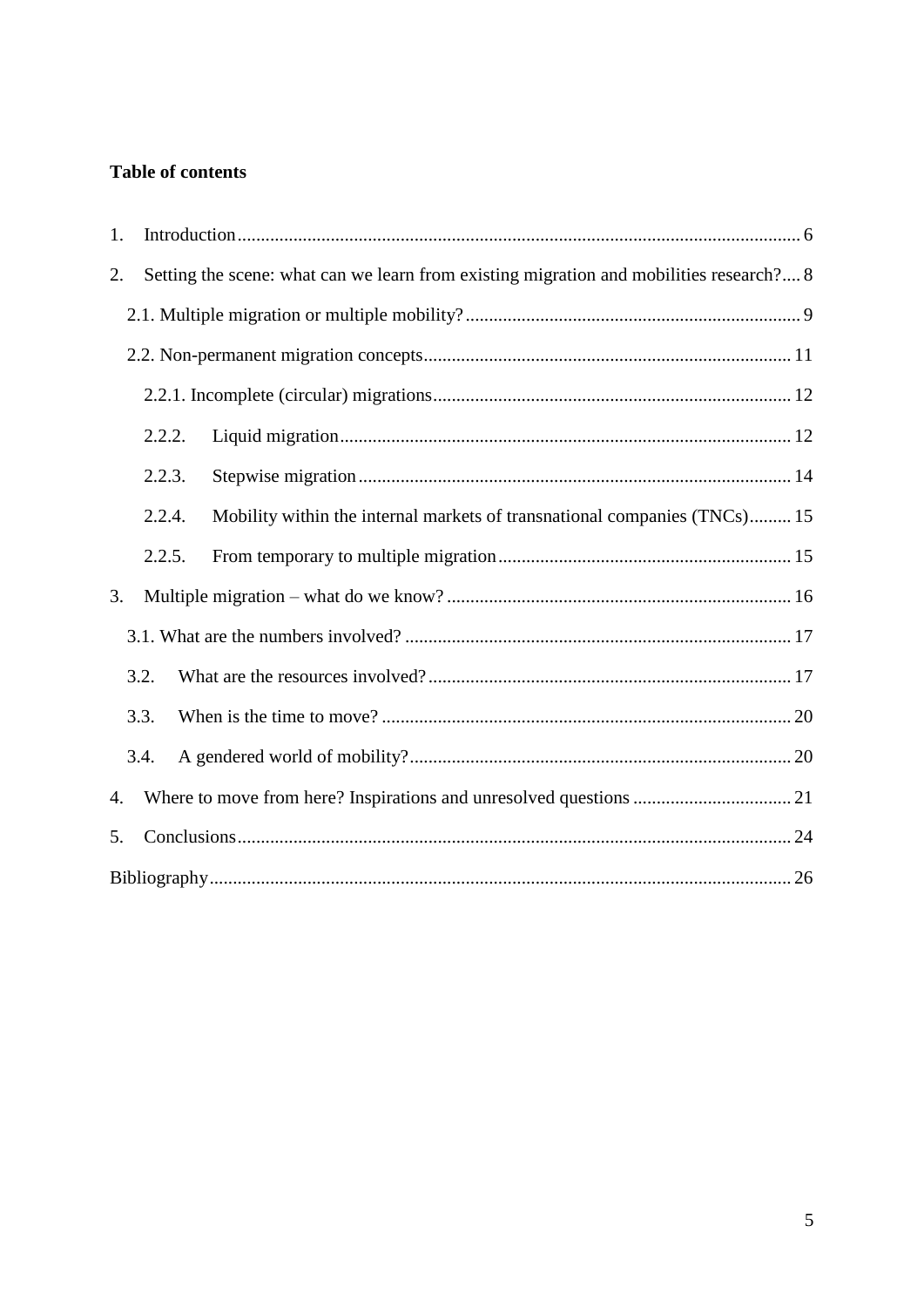## <span id="page-5-0"></span>**1. Introduction**

Kuba Błaszczykowski is a player on the Polish national football team, even though he has lived outside Poland for more than a decade. In July 2007 he left Poland to take up a contract in Germany, moving from the Wisła Kraków team to play for Dortmund's local squad, Borussia. He spent eight years with the club, contributing to his team's winning the German championships (2010/2011 and 2011/2012) and the club's run-up to the UEFA Champions League (2012/2013). During the 2015/2016 season he went on loan to Fiorentina, the Italian Serie A club and UEFA Europa League participant. This was not a lucky season for the player, who also spent some time on the bench so, unsurprisingly, in 2016 he moved back to Germany, signing on with the Wolfsburg team. He is still playing for VfL Wolfsburg in this current season.

Błaszczykowski's trajectory is an example of multiple migration starting from Poland and leading to Germany, followed by a move to Italy and then back to Germany. Multiple migration in this working paper will be defined as a migration trajectory involving two or more international movements. Unlike circular migration, these movements are directed at two or more different destination countries. Sequences of moves of multiple migrants may differ. While Błaszczykowski's trajectory is just one example of moving from one destination country to another (onward migration), another example of multiple migration might involve a phase of return to the country of origin in between moving to different destinations. The time frames of migration spells may differ as well, as does the geographical spread of trajectories (intra- vs inter-continental). Moreover, while Błaszczykowski's multiplemigration trajectory takes place in a very mobile sector of the labour market (and on the top of it), this working paper will shed light on a world of both more- and less-visible multiplemigration trajectories involving people possessing different levels of resources and moving between lower and higher segments of the labour market.

In this paper I will use the term 'multiple migration'. My understanding of this concept highlights two features of its being 'multiple'. First, multiple migration is migration involving at least two international moves. Thus migration is not a one-off event in an individual biography, but happens at least twice if not more. Second, multiple migration involves at least two different countries which become destinations for the multiple migrant.

Multiple migration can be juxtaposed against the mainstream migration literature which often describes migration as a permanent move from country of origin to country of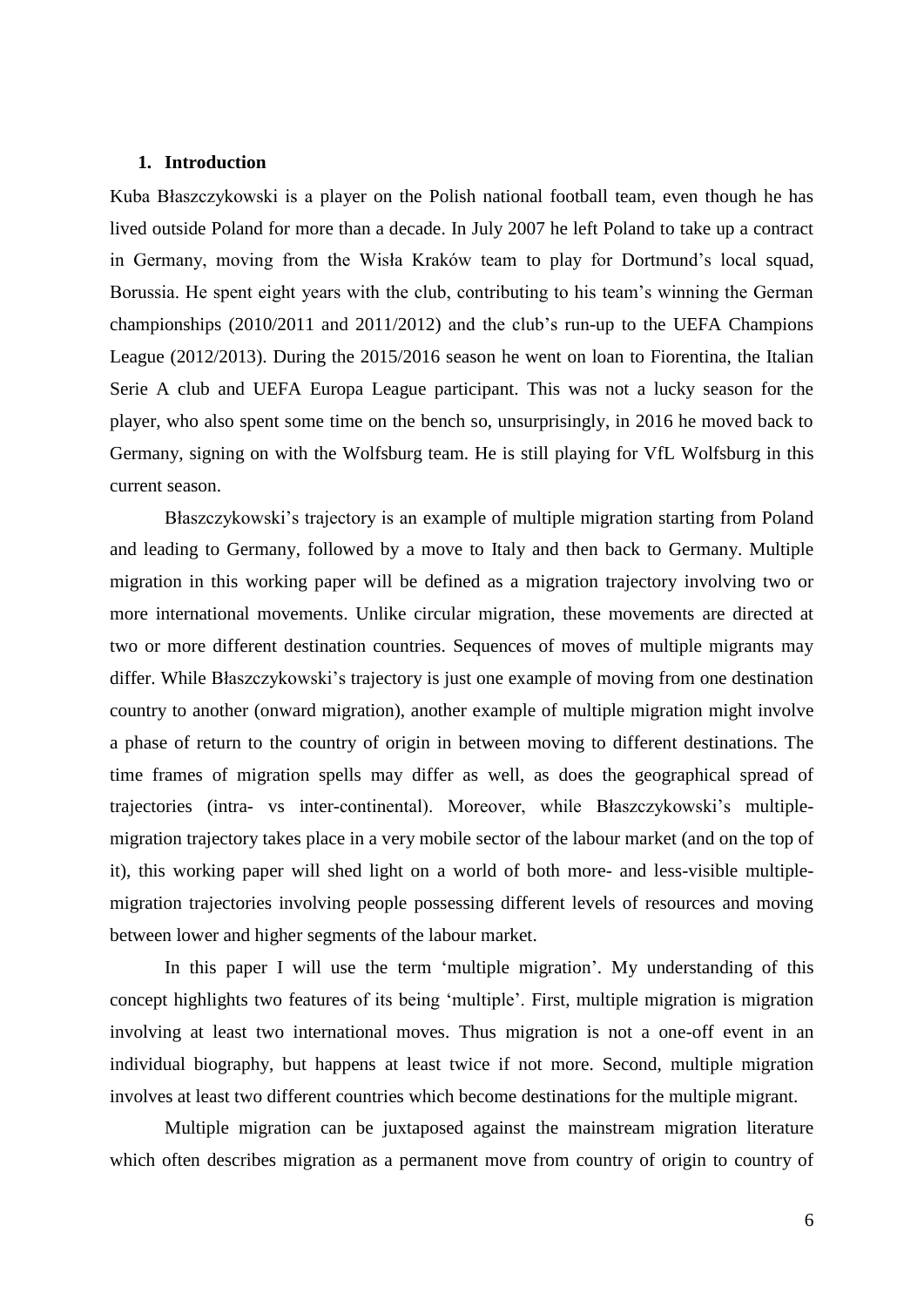destination (many classic migrant trajectories, as described by Thomas, Znaniecki 1918– 1920). Multiple migration also differs from migration followed by return to the country of origin (see, for example, Nowicka, Firouzbakhch 2008). Instead, multiple migration describes sets of international movements to different places over time.<sup>1</sup> Importantly, the definition of multiple migration purposively does not specify the different temporalities involved in international movement, encompassing both short- and long-term migration. What is more, this broad take allows different sequences of multiple migration, which can involve a return migration phase followed by remigration to a different destination country. Multiple migration can also involve a sequence of onward migration directly from one destination country to another (thus onward migration constitutes a sub-set of multiple migration).

The aim of this working paper is threefold: 1) to position the multiple migration concept within the existing conceptual framework on non-permanent migration; 2) to provide an overview of existing analyses of multiple migration; 3) to outline possible developments for multiple migration research. This logics provides a structure for the paper, which is divided into three sections.

First, this paper engages with the existing literature on several fronts. It starts with the distinction between migration and mobility, discussed because multiple migration clearly departs from the thinking of migration as an international move from country of origin to country of destination, usually of a long-term character. While the focus of migration research is on sedentarised migrants (Salazar 2017), multiple migration comes closer to studying the cracks in the sedentary nature of migration, highlighting repeated spatial and temporal changes and thus coming close to the mobilities perspective. Thus I offer a review of the literature on selected non-permanent migration concepts. At the boundaries of migration theory there appeared conceptualisations of non-permanent moves, such as those referring to Central and Eastern European migration patterns post-1989 (incomplete migration, see Okólski 2001) and post-2004 (liquid migration, Engbersen, Snel 2013). The latter are also part of the broader phenomenon of free movement within the European Union (EU) based on the rights to which European citizens are entitled (see, for example, Favell 2008). Individual resources matter as well, and this is perhaps best illustrated by studying examples of stepwise migration and intra-company transfers involving people with different sets of resources.

1

<sup>&</sup>lt;sup>1</sup> With regards to time, multiple migration links to the concept of 'migratory career' proposed by Martiniello, Rea (2014), which involves 'a process that is built over time'. However, the authors' explanation for the temporal character of the migratory career does not explicitly refer to different spatialities that this process may encompass; rather, it remains framed in binary origin–destination lenses.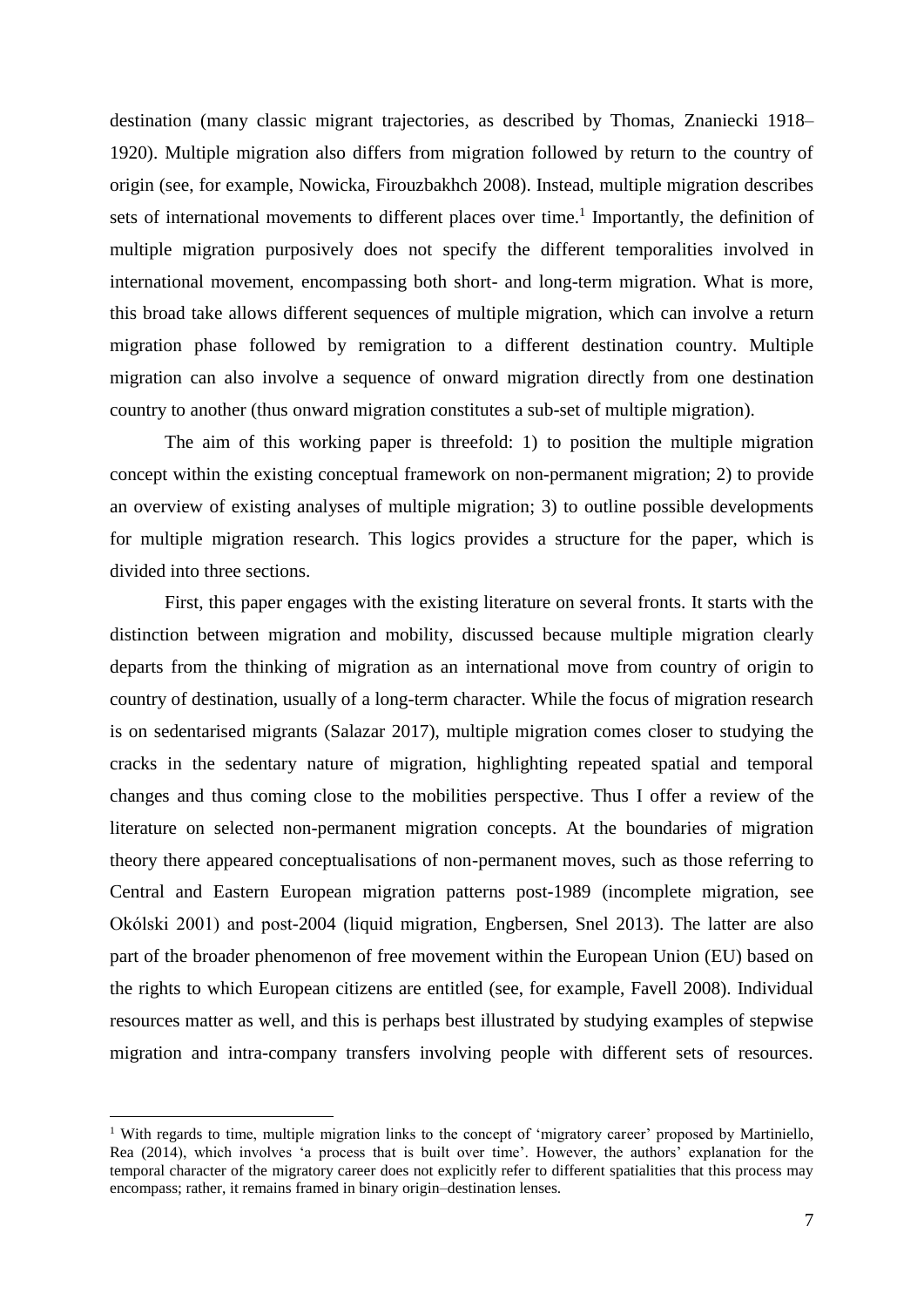These various examples of non-permanent migration serve to set up possible broad frames of reference on which the researchers of multiple migration can build.

Second, from this broad set up of the scene, I move the focus to existing studies of multiple migration – the state-of-the-art review – taking stock of quantitative and qualitative studies on the topic and presenting the main arguments that appear in this literature. This is a descriptive account highlighting how different empirical cases shed light on the social morphology of the multiple migration phenomenon. I synthesise this literature in order to gain a sense of the numbers involved, the timings of movements and the resources of movers, as well as of less-quantifiable issues such as the strategies of those who move repeatedly and to different places.

This overview of research on multiple migration is a crucial exercise in order to identify what is already out there and what the research gaps are. Thus the final section takes a step forward by elaborating on research avenues opened up by rethinking the multiple spatialities and temporalities of migration.

## <span id="page-7-0"></span>**2. Setting the scene: what can we learn from existing migration and mobilities research?**

Existing academic research, referring to multiple international movements across multiple destinations, uses different terms for this phenomenon, highlighting the plethora of possible focal points in its analysis. Ciobanu (2015) uses precisely this multiple-migration concept to refer to migrants who change destination countries beyond a single migration trajectory from country of origin to destination. Bhachu (1986) highlights a number of consecutive international moves, referring to East African Sikhs who moved from India to Africa and then to Britain as twice migrants. She also writes about thrice and quadruple migrants, interchangeably using these terms with 'multiple migration' (Bhachu 2015). Main (2014) talks about Polish women in Spain and uses the term 'repeat migration' in order to highlight that these female migrants or, as she calls them, 'nomadic women', had already lived in three or more other destinations countries before settling in Spain.

Beyond focusing on the number of moves, Hugo (2008), writing from the perspective of a migrant destination country (Australia), analyses third-country migration as 'remigration' or 'a more or less permanent migration to a third country destination after a period of residence in Australia' (2008: 269). Still writing about migrants to Australia, he distinguishes 'indirect migration' – that is, migration which involves a move from the country of origin to one destination (other than Australia), followed by a move to Australia (in opposition to this,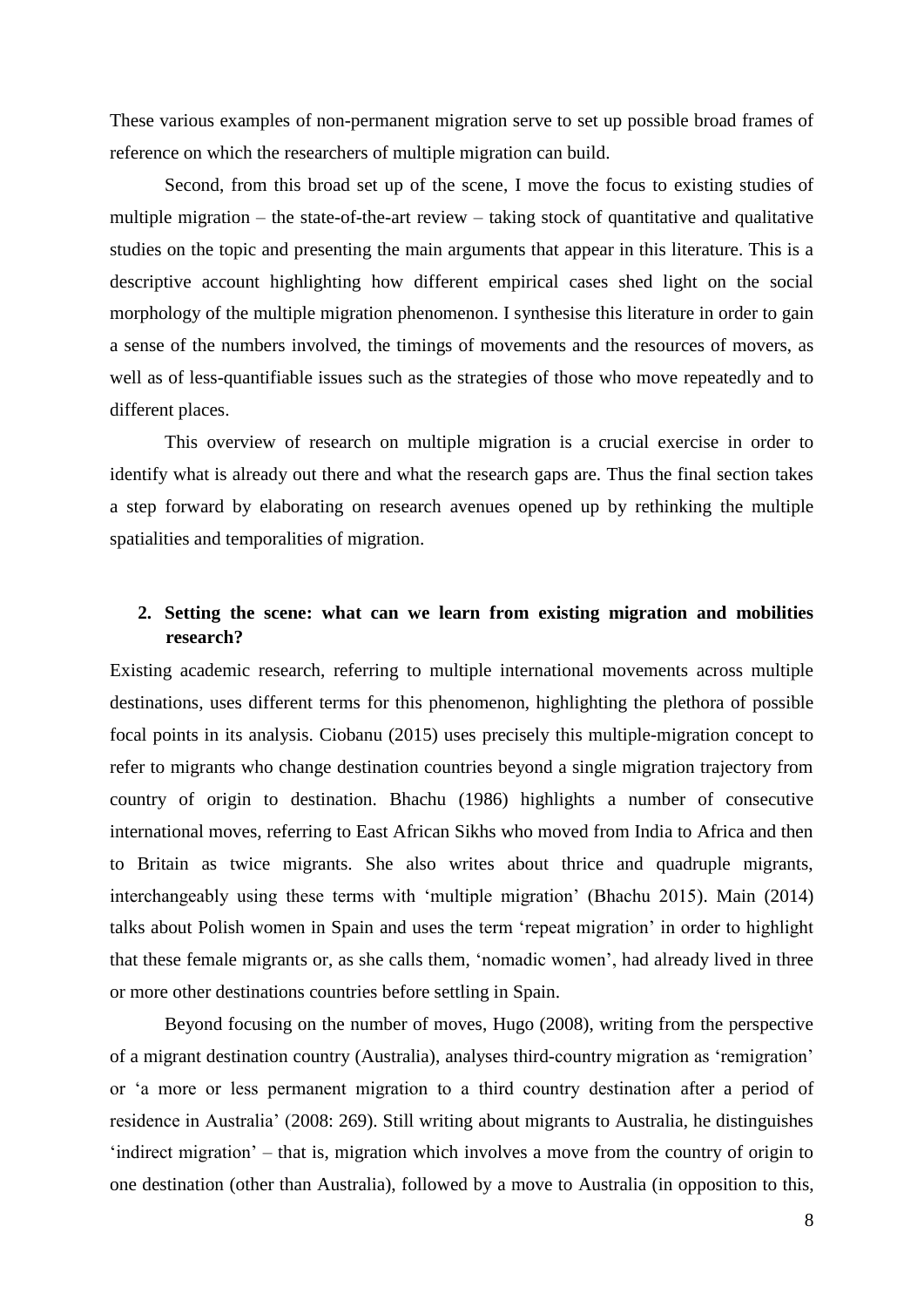direct migration would involve a direct international move from a country of origin to Australia as a destination country). Paul (2011) follows the stepwise migration of Filipino workers, highlighting not only the multiple destination countries involved but also their hierarchy; in her research she refers to this as migration progressing from one destination country to another, where the final and preferable destinations are located somewhere in 'the West'.

Other scholars, referring to repeated international migration to different destinations, make use of metaphors. For instance, what Ossman terms 'serial migration' involves trajectories of people who, like herself 'immigrated once, then moved again to a third homeland' (2013: 2). Similarly, 'chronic migrants', according to Newbold (2001: 24) 'have failed to establish roots in any one community over their migration career'. However, since both 'serial' and 'chronic' in everyday language are used in a normative sense, they seem less suited to describe repeated international movement.

#### <span id="page-8-0"></span>**2.1. Multiple migration or multiple mobility?**

This working paper uses term 'multiple migration' to describe repeated international movement directed at different destinations. Migration (including both immigration and emigration) is one of the forms, a subset of physical mobility, which can be described as a longer-term movement. The statistical eye detecting migration is usually sensitive to long moves lasting a year or more. The UN makes a distinction between long-term immigrants/emigrants for whom the length of the move is 12 months and short-term immigrants/emigrants who stay outside their country of usual residence for at least three months but less than 12 months<sup>2</sup>. This paper utilises the UN definition of migration. Consequently, mobility would involve a stay abroad of less than three months and, as such, would not be counted as part of a multiple migration trajectory.

However, it is worth noting that the migration–mobility terms may play out differently, depending on who wishes to use them – the movers themselves or the general public and international bodies. The term 'migrants' may not necessarily be used to define themselves by persons who cross borders. In one study of immigrant integration in the EU, an association working with Northern Americans in the EU declined to take part in the research on the grounds that the people assisted by this organisation were seeing themselves not as immigrants but as expats (Salamońska, Unterreiner 2017).

1

<sup>2</sup> https://unstats.un.org/unsd/demographic/sconcerns/migration/migrmethods.htm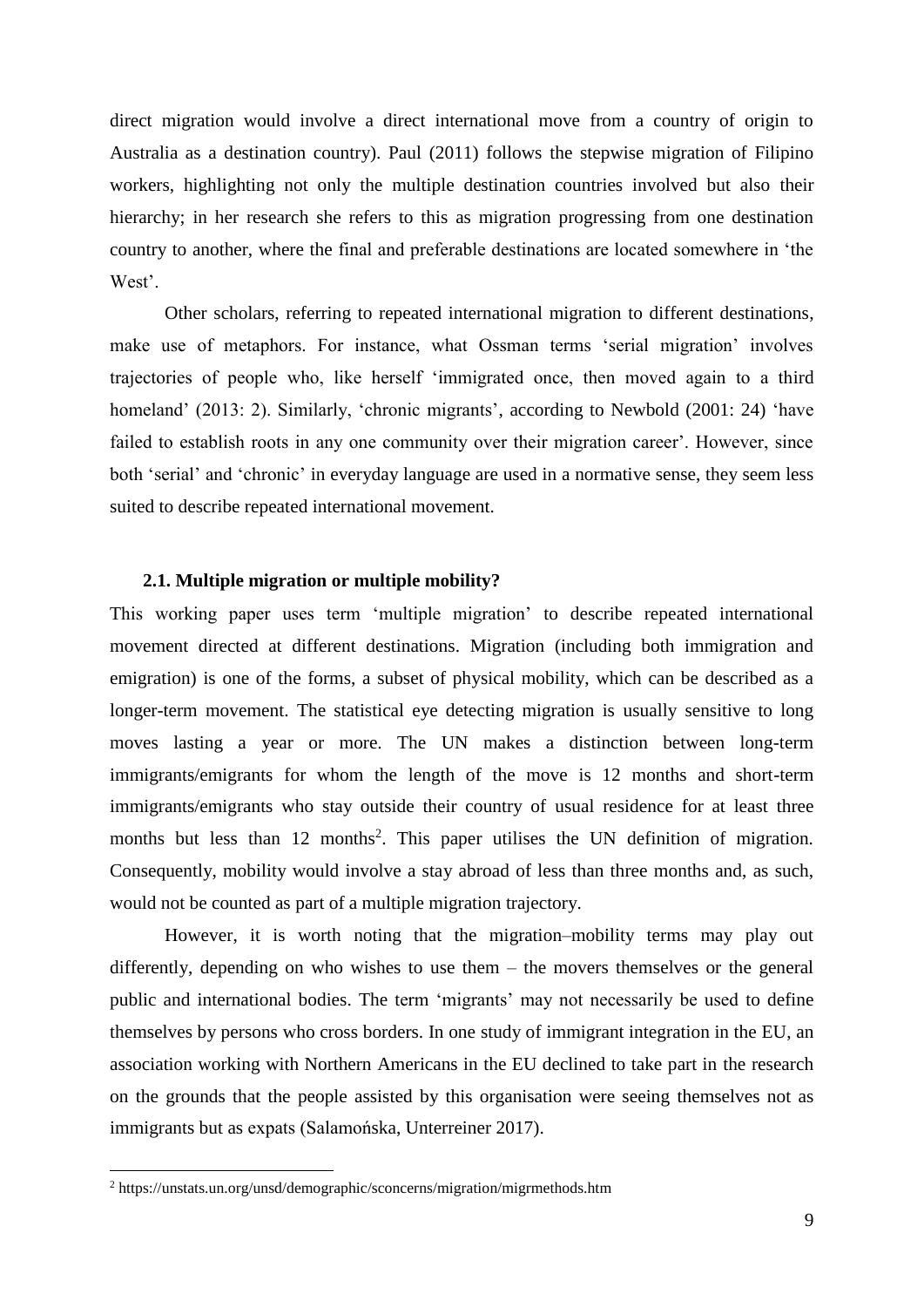The distinction between migration and mobility is also made implicitly by the general public on the normative level. The migration concept has become heavily charged, compared to the more neutral term 'mobility'. In his *A Short History of Migration*, Livi-Bacci (2012) diagnoses the shift from the constructive potential of migration to its negative perception in contemporary (Western) societies:

*… of late, the idea that migration serves as a motive force in society has generally been rejected. Instead, migration is seen as an uncontrollable agent of social change, the deformed tile of a mosaic that cannot find its place, a background noise that interferes with the normal hum of social life* (Livi-Bacci 2012: 89).

Clearly Livi-Bacci refers to immigration. Immigration has become one of the most important issues facing the EU, as reported by the European Commission's Eurobarometer survey measuring public opinion<sup>3</sup>, which shows that sentiments toward immigration from outside the EU are predominantly negative (Salamońska 2017). Perhaps it should come as no surprise when King and Lulle (2016) speak of how there has been a shift in the terminology used by international bodies such as the European Commission, the International Organization for Migration or the United Nations Development Programme, moving away from using the term 'migration' and focusing more on the term 'mobility'. While migration is seen as a threat when migrants stay put (in Europe and elsewhere), mobility implies, at least in theory, the propensity of migrants to head off again, either back to their countries of origin or onwards to the next destination (a form of multiple migration). Applying the term mobility to immigration suggests that immigration is only temporary and its (negative) consequences can disappear once the migrants leave (King, Lulle, Morosanu, Williams 2016). Importantly, too, the migration and mobility discourses impact on policy proposals (e.g. van Ostaijen 2017).

In academia, migration and mobility are largely parts of different debates. The mobilities turn (Sheller, Urry 2006) has predominantly problematised the static focus of the social sciences. Wickham (2001) distinguishes between strong and weak versions of the 'mobilities turn'. In the weak version, mobility is yet another valid research topic for sociologists, along with gender or ethnicity – yet another aspect of social reality. The strong version goes further, challenging the idea of studying societies in a contemporary world. Since the very nature of social life has evolved, it is instead looking *beyond* societies (Urry

1

<sup>3</sup> http://ec.europa.eu/commfrontoffice/publicopinion/index.cfm/Chart/index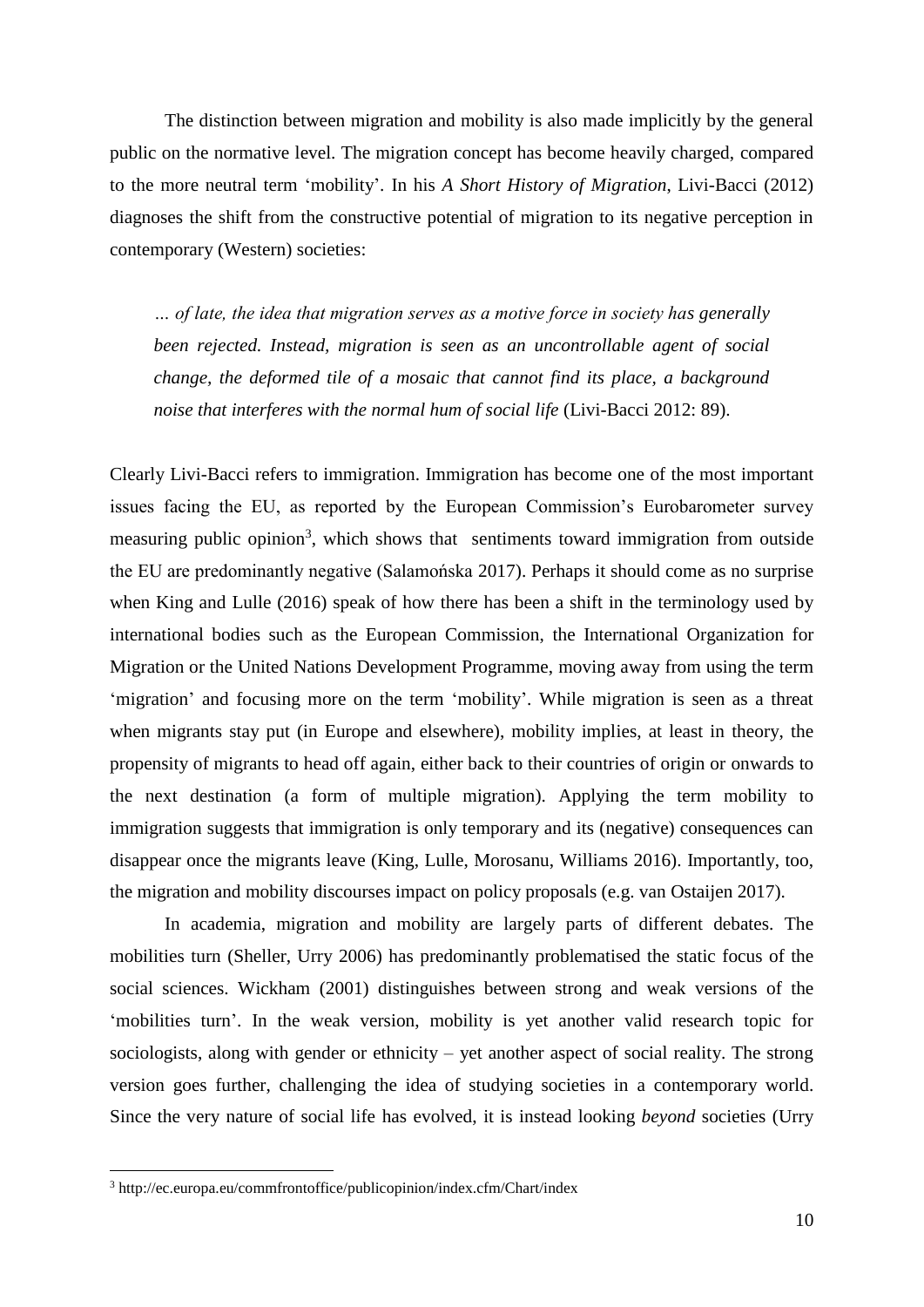2000), studying mobility, liquidity and the space of flows that will allow us to understand the social world. It is the former version of the 'mobilities turn' on which I draw in this paper. Migration is not seen as static, but as an event that may occur repeatedly (and over different geographical horizons).

Within migration studies scholarship, as Salazar (2017) highlights, the focus of most migration research is on sedentarity rather than movement. Indeed, migration studies, since the publication of *The Polish Peasant in Europe and America* (Thomas, Znaniecki 1918– 1920), have predominantly involved researching long-term settlement in destination countries rather than following return and onward moves.

In this paper I build on both strands of research. I refer to multiple migration, as I recognise how migration debate offers useful frameworks for thinking about agency and structure, individual life course, the perspective of the country of origin and that of the country of destination. It offers, however, limited tools for thinking about change occurring on a migration trajectory. This is where the mobility concept becomes useful, allowing researchers to describing how migration becomes 'multiple'. Mobility allows us to grasp a broader view of the multiple temporalities and spatialities involved. The focus is on change rather than on stasis, and on analysing how the duration and sequences of international movements matter. There is a very strong emphasis on physical mobility being embedded in new information and communication (ICT) technologies. Importantly, there is a quest to find new methods for following these movements as they happen.

The novelty of this paper lies in building a new concept of 'multiple migration'. As King and his colleagues (2016: 8, emphasis in the original) phrase it: 'Migration is about moving but then *staying put* for a certain length of time'. Thus with multiple migration I refer to sequences of moving and staying put, where different spaces are involved (beyond the destination–origin country dichotomy). Below I describe existing research (referring to nonpermanent migration and mobility), which highlights the different aspects of temporary migration.

#### **2.2. Non-permanent migration concepts**

<span id="page-10-0"></span>While the literature on multiple migration is limited, I offer here an overview of selected forms of temporary migration (for a more comprehensive overview see Górny, Kindler 2016). The following paragraphs focus on temporary movements from different angles. Incomplete and liquid migration highlight the structural features which contribute to the temporariness of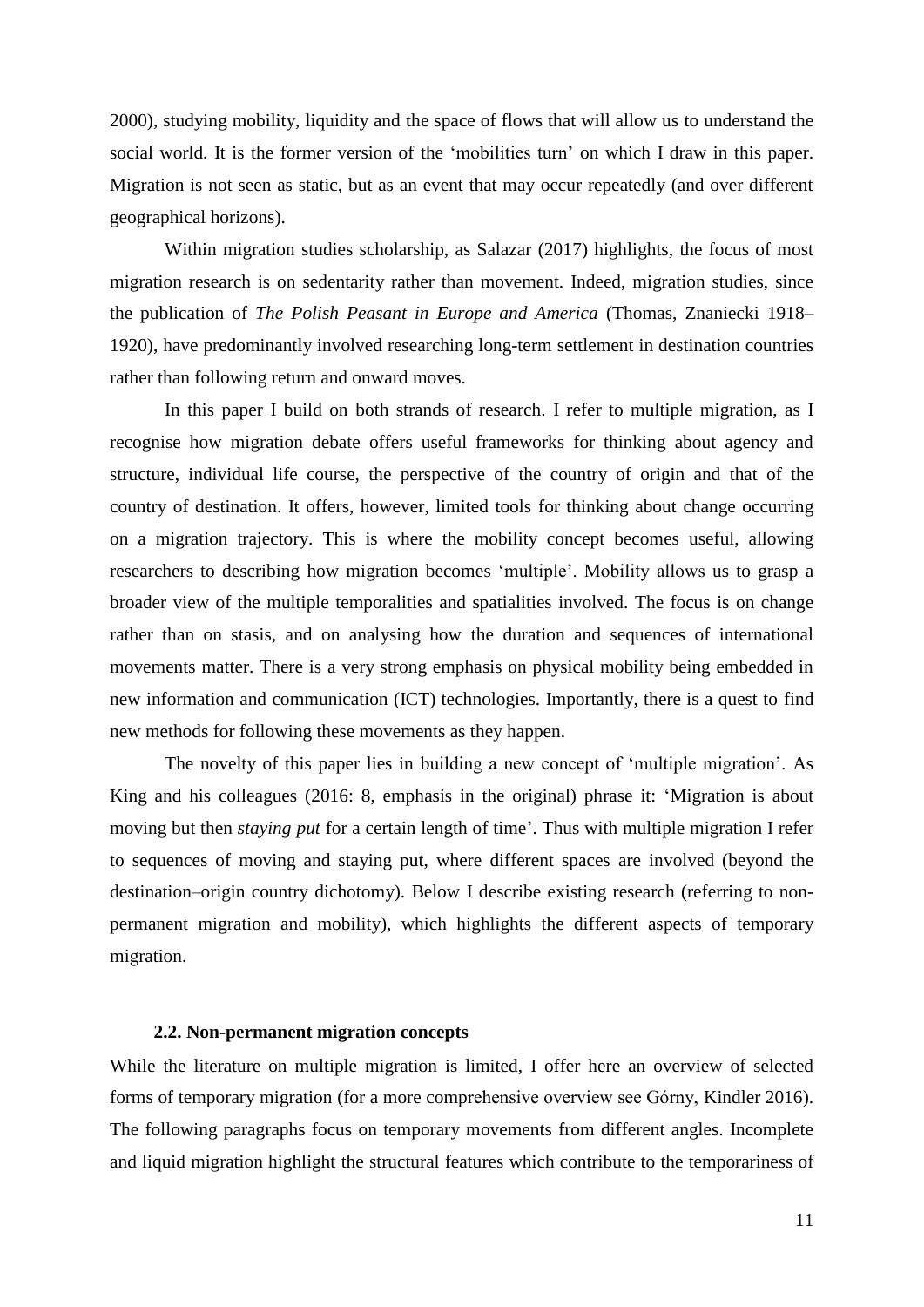migration. Stepwise migration and movements within transnational companies invite us to think about how international moves to other destinations are shaped by individual resources (or the lack of them).

#### <span id="page-11-0"></span>**2.2.1. Incomplete (circular) migrations**

Incomplete migration is an example of repeated international mobility of a circular character. Okólski (2001) coined the term 'incomplete migration' to refer to the movement of Poles in the post-transformation period. This phenomenon was embedded in earlier forms of internal movement.

In the context of under-urbanisation in Poland, it was the inhabitants of peripheral and rural areas in particular who were involved in internal mobility, in which they commuted, once a week or every day, to their workplace). Crucially, when the possibilities for crossing Western borders opened post-1989, the new response from the Polish peripheries was of people swinging backwards and forwards between the peripheries and the Western borders. The metaphor explains the main features of 'incomplete migration', which involved a 'temporary move to work abroad but without putting down roots there, linked to residing outside Poland in a different way to that allowed by the receiving country, and taking up employment in the lowest-skilled labour-market segment, usually an "irregular" one' (Okólski 2001: 19; my translation). Incomplete migration took on a massive character once the opportunities in the countries of origin – related to commuting for work – shrunk and the economy could no longer absorb many of the people seeking work. Instead, moving for work abroad provided a person with foreign currency and with a strong exchange rate which translated into good purchasing power in the country of origin. Employment opportunities abroad were initially mainly within petty trade but, with time, they started to include small entrepreneurship and, often, seasonal employment. Incomplete migration was sustained by the migrant networks which had developed since the 1980s (see Okólski 2011). Until the 1990s this migration remained incomplete, meaning that the opportuniy structure for regular stays and regular employment in the long term in the destination country was lacking.

#### <span id="page-11-1"></span>**2.2.2. Liquid migration**

While incomplete migration described the context of migration in the transition period in Poland, changes in the institutional framework with the new member-states' accession to the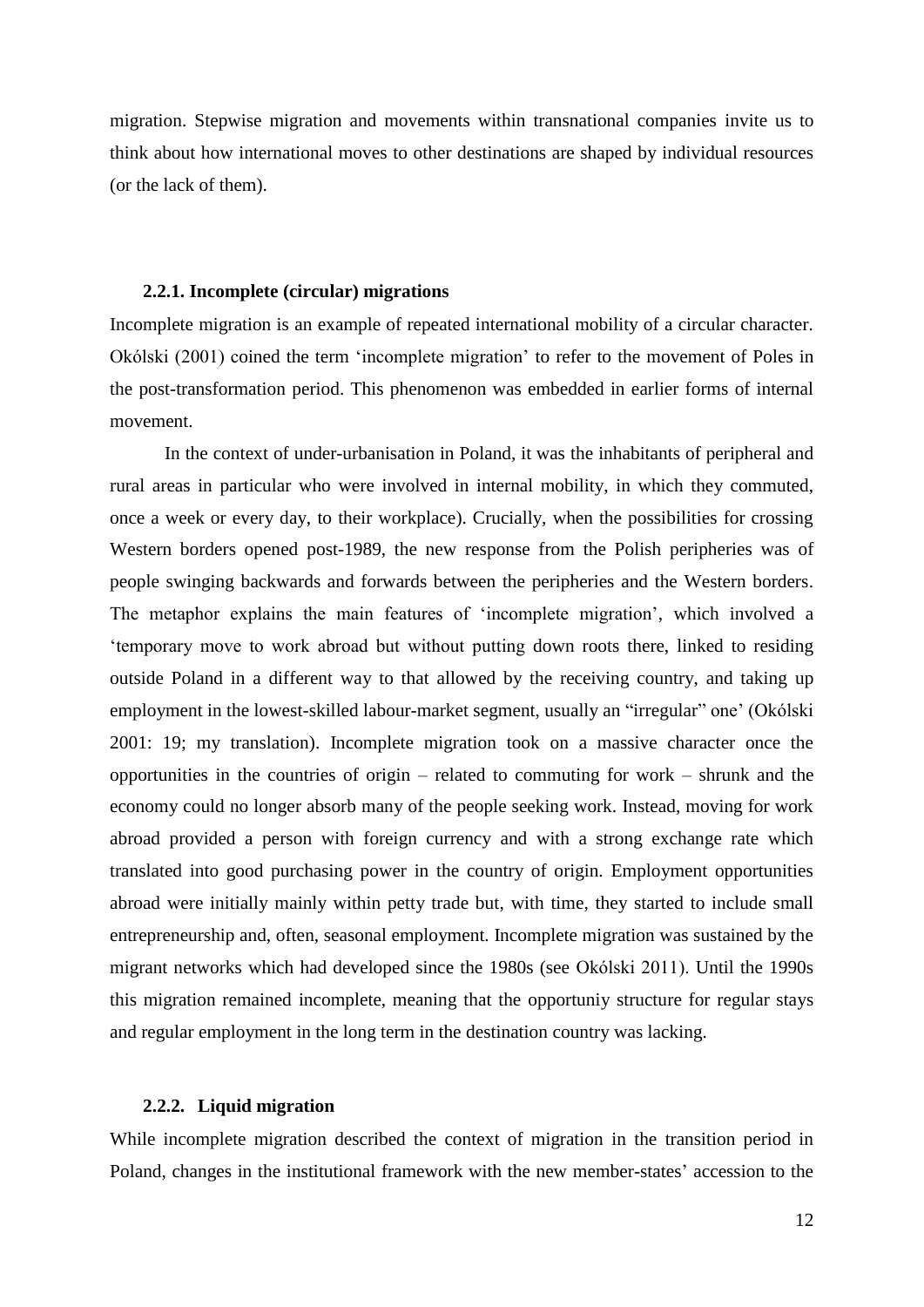EU brought about yet another shift in migratory movements. Once the mobility barriers within the EU were gradually removed, 'liquid migration' replaced incomplete migration. Engbersen and Snel (2013), drawing on Bauman's work on liquid modernity (1999), list the characteristic features of what this new liquid migration involved. Firstly, the authors describe the temporary nature of liquid migration compared to migrant permanence. This temporary nature brings with it invisibility, described as the limited extent of social and cultural integration. Liquid migrants predominantly arrive with a motivation to work and are able to reside legally (but not necessarily to legally access the labour market). Existing migration theories are barely able to predict the direction taken by these liquid migration flows. The authors also highlight the more individualised nature of liquid migration. Finally, the migratory habitus is also expressed as 'intentional unpredictability' (a term coined by Eade, Garapich, Drinkwater 2007 with reference to Polish migrants in the UK whose migratory plans were intentionally kept open). What clearly separates liquid migration from other and earlier waves of migration is: 'the more individualistic ethos of unmarried labour migrants, who are less bounded by family obligations, borders and local labour markets than previous generations of migrants' (Engbersen, Snel 2013: 35).

The liquidity of this migration refers to the free-movement regime in the EU. Liquid migration came as a response when old migration theories seemed to have failed. Compared, in particular, with previous generations of guestworker migrants facing the 1970s' oil crisis in a similar context of economic bust, 'workers have more opportunities to come and return as they choose' (Engbersen, Snel 2013: 31), although these opportunities still function largely within a binary mind-set between the origin country and that of destination. Once again, like incomplete migration, the emphasis in liquid migration is put on the temporary nature of international movement. Liquid migration adds to it an 'intentional unpredictability'; however, a person having lived in multiple destinations is not its definitional feature.

The concept of liquid migration stops short of putting the emphasis on multiple migration projects. Especially in the European migratory space where free movement is not hampered by visa requirements, migration projects may become more flexible and fluid, requiring less planning and financial resources, with low-cost air connections between the different European cities. In addition, European migration may open up migrants to opportunities that lie further away. These new experiences of mobility are expected to be qualitatively different from migration settlement.

Multiple migration seems to lie closer to the free movement pattern of European citizens from 'old' member-states as described in *Eurostars and Eurocities* (Favell 2008).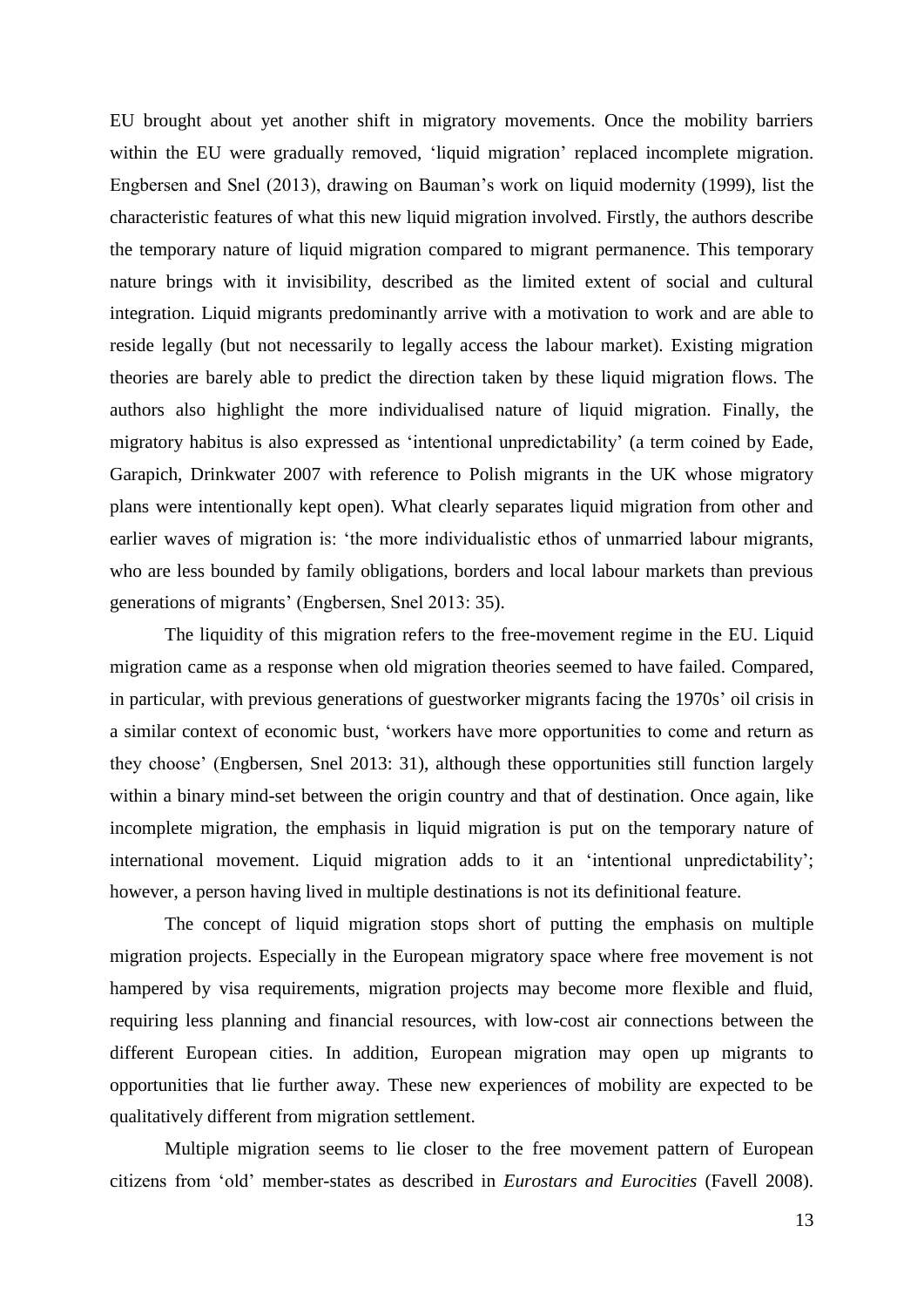Favell shifts between describing mobility, settlement and integration in the book's chapters, often in the respondents' own words: how they made the decision to stay or move and then remade their decision, how they plan to stay or go and how multiple factors are involved which are different for singles, couples and families juggling personal and professional lives. Favell refers to the movers as Eurostars, but Europe may be for them just a part of a global trajectory, whether well planned or just happening on the way. Favell's studies have been among the most intuitive about this new, geographically more open feature of European movement. Two other examples of free movement turning into multiple migration are, for example, Dutch Somalis living in the UK (van Liempt 2011) or Romanians in Portugal (Ciobanu 2015).

#### <span id="page-13-0"></span>**2.2.3. Stepwise migration**

Trajectories involving spells in intermediate countries before migrants reach the final, preferred destination have been studied as a step-wise migration. Düvell, Molodikova and Collyer (2014) explore how migrants in vulnerable situations who started their journey towards the EU because of restrictive immigration policies end up in third countries, on their way to the EU. Projects like MAFE<sup>4</sup>, which studies migration from sub-Saharan Africa to Europe, have developed systematic tools to research step-wise moves, which are understood broadly and mapped in space, on the labour market and also with reference to the individual life course. These studies offer insights into routes to Europe, the sequences of moves and the duration of spells in transit countries. They problematise the notion of 'return', which may be followed by repeat migration to Europe (Flahaux, Beauchemin, Schoumaker 2014).

For many migrants, including those heading to Europe during the current migration crisis, trajectories do not lead directly from the country of origin to the country of destination. Achilli, Fargues, Salamońska, Talò (2016), describing migrant paths to Italy, point out how the geographical trajectory from the origin country to Italy involves much more than a journey – at least, this is the case in some countries through the way in which migrants settle, even if it is only to take up a job to finance a further trip, and then take off again after a while. Crucially, in contrast to the predominant idea of migration as a move from place A to place B, many migrants set off on the journey and, on the way, they make up their mind about the final destination. Others may have initially decided about the final stop but their plans may change on the way. Among those who arrived in Italy, some initially wanted to reach Libya, but

1

<sup>4</sup> http://mafeproject.site.ined.fr/en/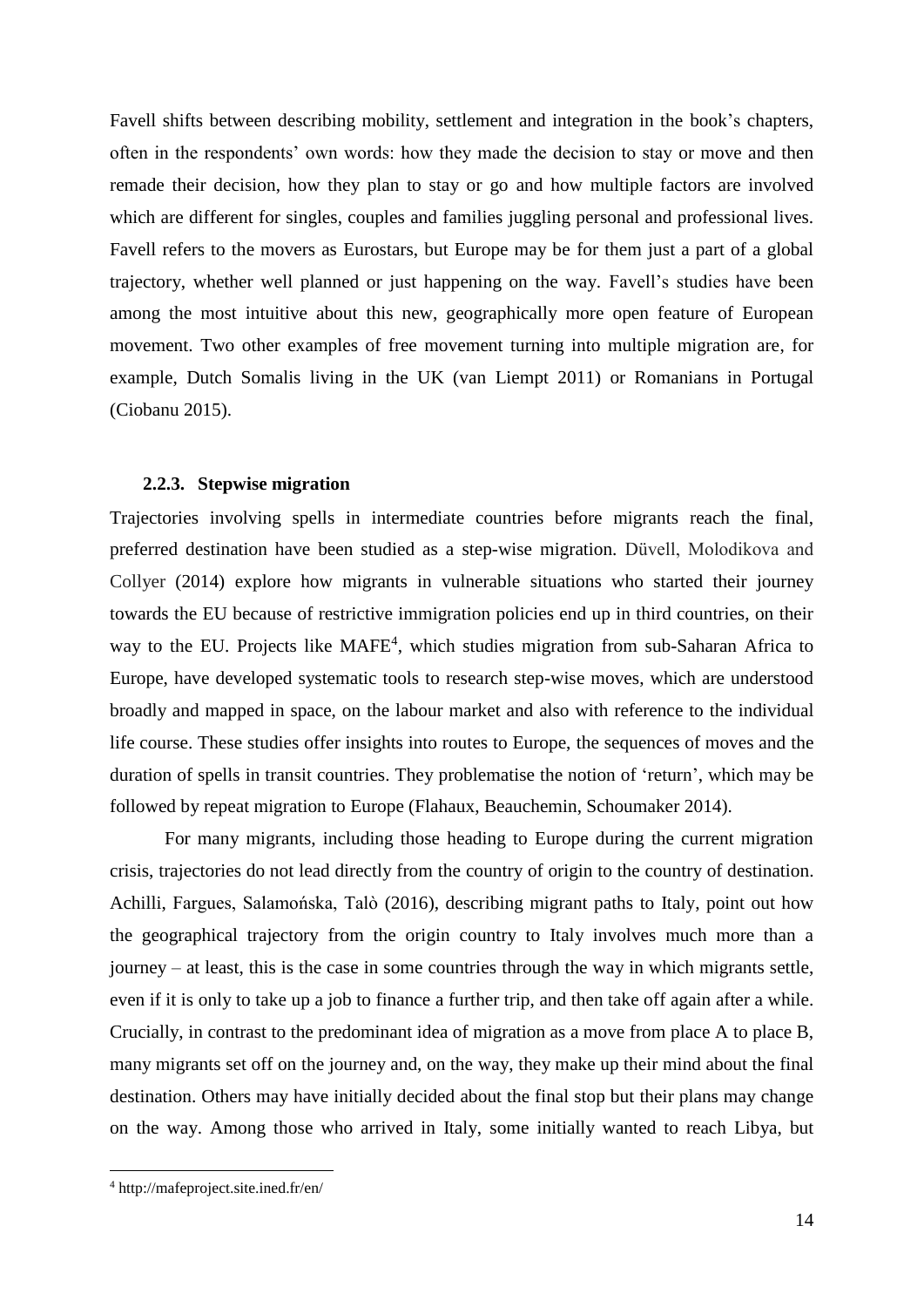changed their mind once they arrived in the country and realised how dramatic the situation was.

#### <span id="page-14-0"></span>**2.2.4. Mobility within the internal markets of transnational companies (TNCs)**

While the above is an example of moves which are not necessarily voluntary and which, to a large extent, involve people with limited resources, on the other extreme there are global elites moving around. These highly skilled migrants move within the internal labour markets of transnational companies. International mobility within TNC channels is facilitated by the employers. For instance, Beaverstock's studies (e.g. 2002, 2005) illustrate the elite geographical mobility which takes place between global cities, where the labour demand is for the highly skilled and institutional barriers to mobility are minimised. Furthermore, the financial and organisational aspects of relocation are dealt with and facilitated by transnational companies. Assignments abroad, apart from career progress, offer high financial rewards. Importantly, these studies bring recognition that places between which people move may be multiple. They also develop a geography of human migration in relation to how some places open gates to other locations. Beaverstock's studies, although limited to transnational elites, track mobility on maps with the notation pointing to the chronological order of the moves and follow geographical patterns to movers' international careers. However, in their focus on the small numbers involved in the top segments of the labour market, studies on intra-company transfer migration examine transients and frictionless mobility in the predominantly male corporate world of financial and producer services.

#### <span id="page-14-1"></span>**2.2.5. From temporary to multiple migration**

I argue here that there is a need for a new concept of multiple migration in order to describe the migration of individuals who move repeatedly and to various destinations. This multiple migration concept, although new, will build on the concepts described in this section in several ways. Multiple migration, as in the case of incomplete migration, necessarily recognises the importance of contextual factors. It is not the case that everything flows, because political barriers, the socio-economic situation and migration traditions, among others, shape international movement, also of a multiple nature. In contrast to barriers, freedom of movement in the EU may be seen as a context facilitating the liquidity of movement. Multiple migration differs from liquid migration in the way in which it explicitly adds various destinations. Unlike liquid migration, which was described in the EU context,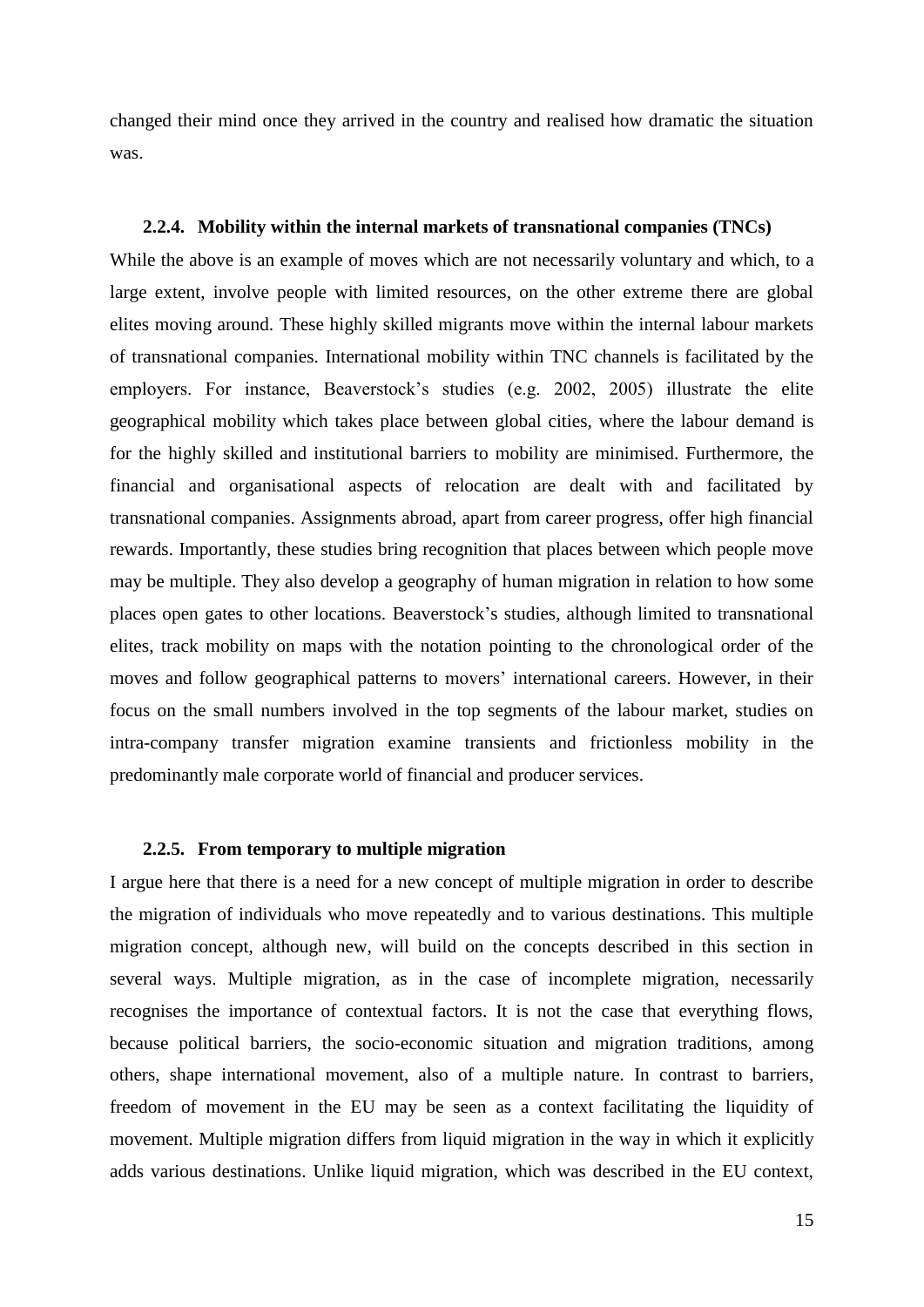multiple migration is not limited to freedom of movement within the EU, but may spread all over the world. Research on stepwise migration suggests taking into account the extent to which the migration trajectories are pre-planned from the beginning, a very valid issue for researchers of multiple migration. Furthermore, stepwise migration is an example of multiple migration, but the latter does not necessarily include a trajectory from one destination country to another. Multiple migration can also involve a move back from the destination country to that of origin, followed by a move to another destination. Finally, intra-company movements within transnational corporations highlight the issue of resources opening gates to international mobility.

#### <span id="page-15-0"></span>**3. Multiple migration – what do we know?**

Historically speaking, multiple migration is not a new phenomenon. Perhaps now it is taken up on a larger scale, but it has always been part of the biographies of people who crossed national borders. Let us take the classic example of migration in the third volume of *The Polish Peasant in Europe and America* by Thomas and Znaniecki (1918–20), which sets out Władek Wiśniewski's story of moving from Polish lands (although under Prussian partition at the time) to Germany and then the US. Władek talks about his childhood years in the family of a blacksmith in Lubotyń, in a rural area. He writes about his schooling and working as a baker. Finally, he describes his migration to Germany and then to the US, 'for the sake of bread'.

Turning to the geographies of multiple migration, Thomas and Znaniecki's (1918–1920) focus was not on the migrant trajectory involving several countries but, rather, on settlement in the US. Agrawal (2016), in his paper on twice migrants (a sub-group of multiple migrants) in Canada, identifies research on 'twice migrants' originating from the Caribbean, Fiji and East Africa and residing in Australia, the UK and the US – all traditional migration destinations. Bhachu (2015) claims that, historically, multiple migration experiences describe many of the movements that have taken place worldwide, among which are those of Jews, Chinese Iranians, Indians and others. The following subsections, due to the paucity of the appropriate literature, will mostly describe recent studies of multiple migrants in Europe and the US, Canada and Australia.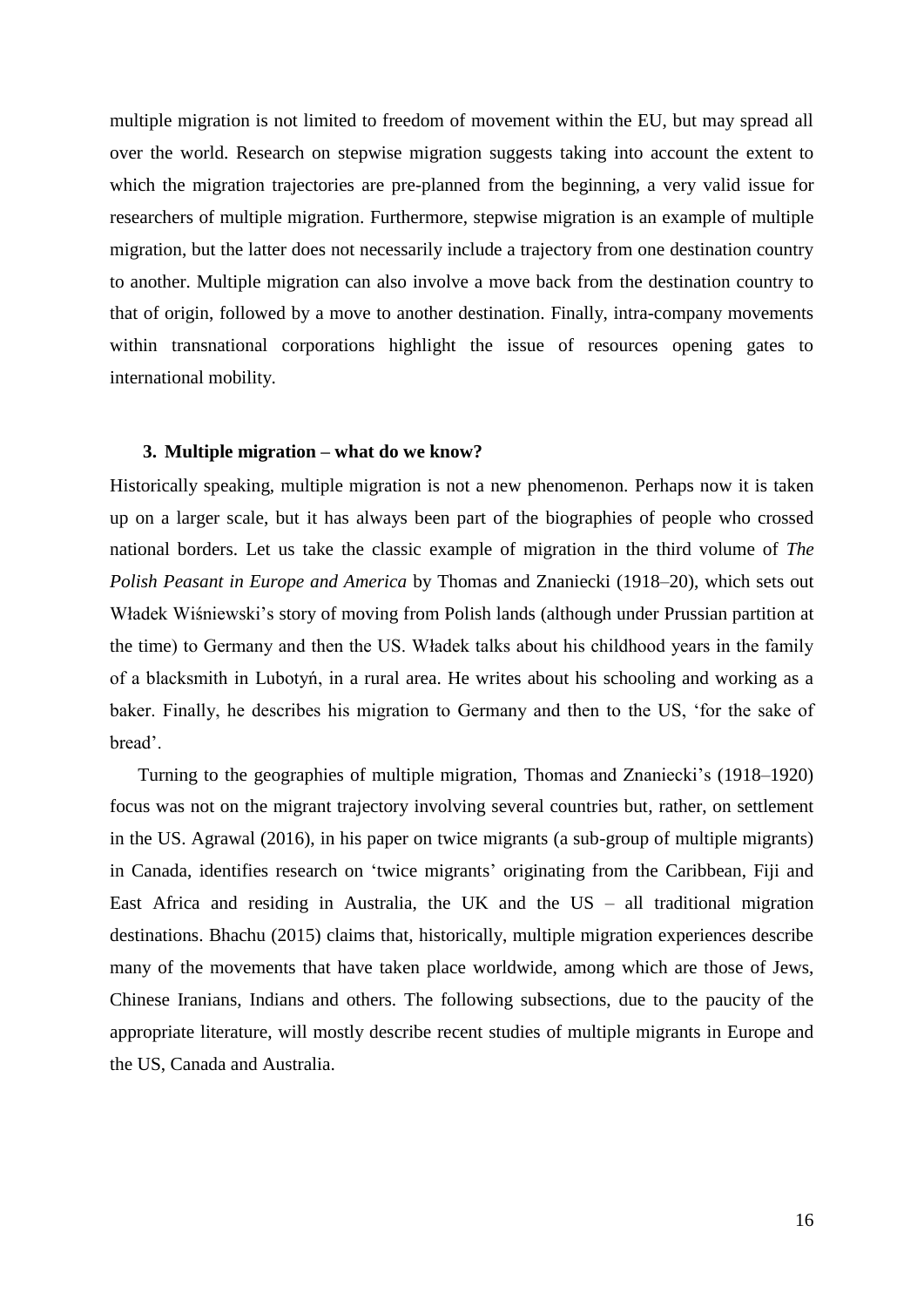#### **3.1. What are the numbers involved?**

<span id="page-16-0"></span>As described earlier, the existing conceptualisation of migration as a quasi-permanent move is reinforced by the statistical approach to measuring migration which, following the UN-based convention, considers migrants as persons resident in a country different to that of their of birth for a year or more. Data identifying previous migration periods are often not collected. Censuses may ask about the place of residence a year and five years prior to the census date, but these questions only give an indication of the number of recent multiple migrants (who have moved less than a year or less than five years, respectively, prior to census night). Analyses for the EU are not available but, for the US, Takenaka (2007) – based on US Citizenship and Immigration Services (USCIS) data, estimates that 12.5% of immigrants (who in 2000 were granted permanent status) were resident in a country which was different to that of their country of birth prior to coming to the US. A similar number is estimated based on US Census data from 2000. These estimates have limitations, based on the datasets used (e.g. the USCIS data do not include temporary migrants and recent arrivals etc.). Similarly, Agrawal (2016) estimates that migrants who moved to Canada from a country other than that of their birth constitute 13% of incoming migrants in the last three decades. These studies do not take into account the length of stay in a former destination(s), only the fact that the person has lived there. Because of the free movement regime in the EU, the numbers involved in multiple mobility may be higher, but there are no existing estimates.

## <span id="page-16-1"></span>**3.2. What are the resources involved?**

Bhachu's (1986) work spoke of 'elite' intercontinental migrants possessing high levels of intellectual, social and entrepreneurial capital. Perhaps the scale of the move – between continents – actually required high levels of capital? Some studies corroborate this claim about the positive selectivity of multiple migrants, describing how they seem to be holders of higher levels of human capital (Agrawal 2016; Ahrens, Kelly, Liempt 2014; Takenaka 2007). Agrawal's analysis (2016) of twice migrants in Canada (they had lived in another destination prior to moving to Canada) highlights their greater propensity to speak the official language of the destination country and to arrive in the skilled immigrant category. The improved labour market performance of these migrants can be explained by a mix of variables, including time of arrival, country of birth and previous country of residence (the latter suggesting not only the immigrant-origin effect studied in labour market integration but also the geographic trajectory). However, Agrawal concludes that multiple movers do not fare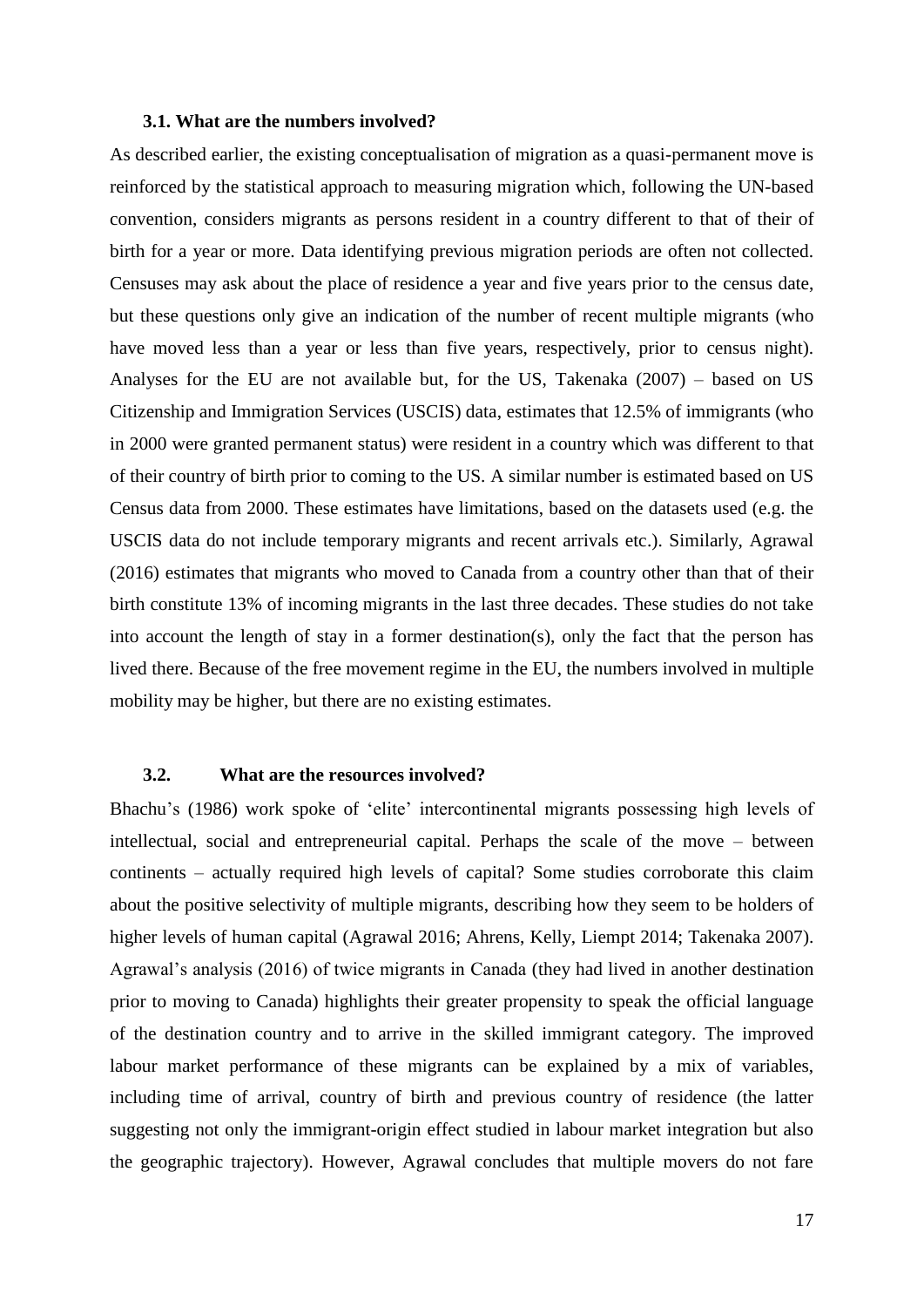much better than those who arrived in Canada directly from their countries of origin. Age may be a factor, but it is not clear.

Multiple migration can be also a strategy for capitalising on those resources that migrants already possess. This is what Tsujimoto notes: 'For migrants, fewer resources may be offered at home than they can find abroad' (2016: 326). Work by Nekby (2006) on the Swedish case suggests that highly skilled migrants, in particular, may be more likely to move again as they may maximise the return on their skills in locations other than the fairly egalitarian Scandinavian context. Some of the French migrants in London interviewed by Ryan and Mulholland (2014) were willing to migrate again in order to take up the opportunity of better career options available elsewhere, although this research demonstrates that onward moves may be more difficult in dual-career couples. Although this points to the crucial importance of the labour market for understanding the phenomenon of multiple migration, those who move again, like other migrants, may be driven by multiple motivations, including (but not limited to) work, education, family and other rationales (for one typology of naturalised EU citizens moving within the EU see Ahrens *et al.* 2014).

Not possessing resources may also shape a person's migration trajectory. It is also migrants without an established socio-economic position in the destination country who may leave in search of a better future elsewhere. Behind the movements of refugees and economic migrants from the Global South, there is a feeling of being compelled to move, by oppression and poor life chances. Multiple migrants may be highly differentiated groups. Migration, even multiple migration, can be taken up as a strategy for social mobility. Hugo (2008), describing Indian and Chinese skilled workers moving onward from Australia, analyses it in terms of 'escalator migration', where moving to the next destination means also moving upwards. Similarly, Paul (2011) shows how onward migration may constitute a path to social mobility.

Legal status is an important resource for multiple migrants. Holding a Western passport can mean the freedom to stay or to go (see Favell 2008). In contrast, Ali (2011) describes multiple migration in the context of 'no choice' that the *kafala* system in Dubai leaves migrants with – they can stay only temporarily until they hold a work permit. Migrants in Dubai juggle between the pull of the place and the uncertainty of obtaining a legal status. Similarly, in Korea, migrants described by Tsujimoto (2016) are limited by one government scheme to just five years of temporary work. As one of Ali's interviewees puts it: 'Listen, this is not your home. Don't get too comfortable here, because there's always the chance that you will have to pick up your bags and leave one day' (2011: 563). Against the threat of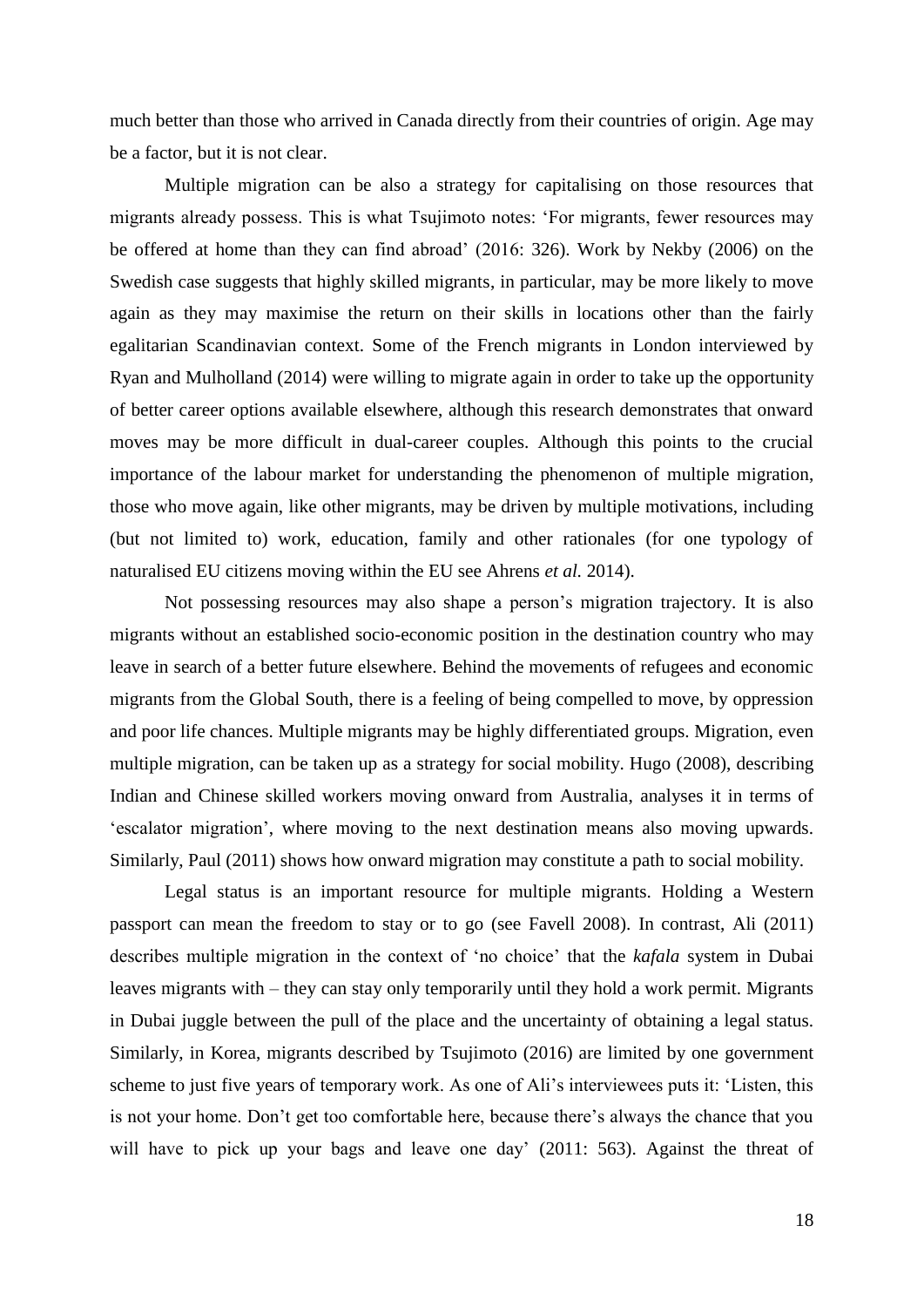deportation, citizenship acquisition is a game-changer, legalising the stay, introducing a sense of security, an attachment to the place and a willingness to contribute to its wellbeing.

However, new citizenship processes are opening new doors to migrants. Szewczyk (2016), examining Polish migrants in the UK, describes 'go-stop-go' mobility or 'a stepped approach to citizenship' in which the British passport can become a stepping stone to further mobility. In Szewczyk's analysis, nevertheless, there is a clear distinction between the instrumental and the identitarian value of the British passport. Poles in the UK seem to embrace the former (as facilitating access to the Anglosphere) but not the latter (a feeling of attachment to the UK does not come automatically with a British passport).

Van Liempt (2011) studies Somalis who can and do move within the EU, availing themselves of their European passports as EU Somalis (rather than Dutch Somalis). These migrants' approach to their adopted citizenship is instrumental, as in the case of Szewczyk's respondents, although maps of the destinations that the two groups envisage may differ. EU Somalis seem to take advantage of European citizenship as a resource and to 'see their lives in the transnational triangle as full of possibilities, where they can make the best of all three worlds' (2011: 581).

It is worth noting that Szewczyk's interviewees are a rarer example of research on multiple migrants who can be positioned 'in the middle' (being neither transnational elites nor working poor). This 'middle' space of multiple migration seems to be a less-studied phenomenon, perhaps because these are less-visible multiple migration trajectories than, for instance, those of recent refugees and migrants from West Africa to Europe and also less visible than the conspicious mobility of elites.

In addition, if things do not go well, multiple migrants can go back to one of their previous destinations. For IT professionals who left Australia, this intermediary destination works as an 'insurance letter'. They can always go back there, instead of having to move back to their country of origin (Biao 2004). Having lived in a country is thus one of the resources that multiple migrants possess. It adds up to a complex set of resources that may also interact with each other. This reflects also Ciobanu's (2015: 466) understanding of multiple migration with reference to 'a combination of migration policies and social networks, mediated by migrants' level of education and type of occupation at the destination'.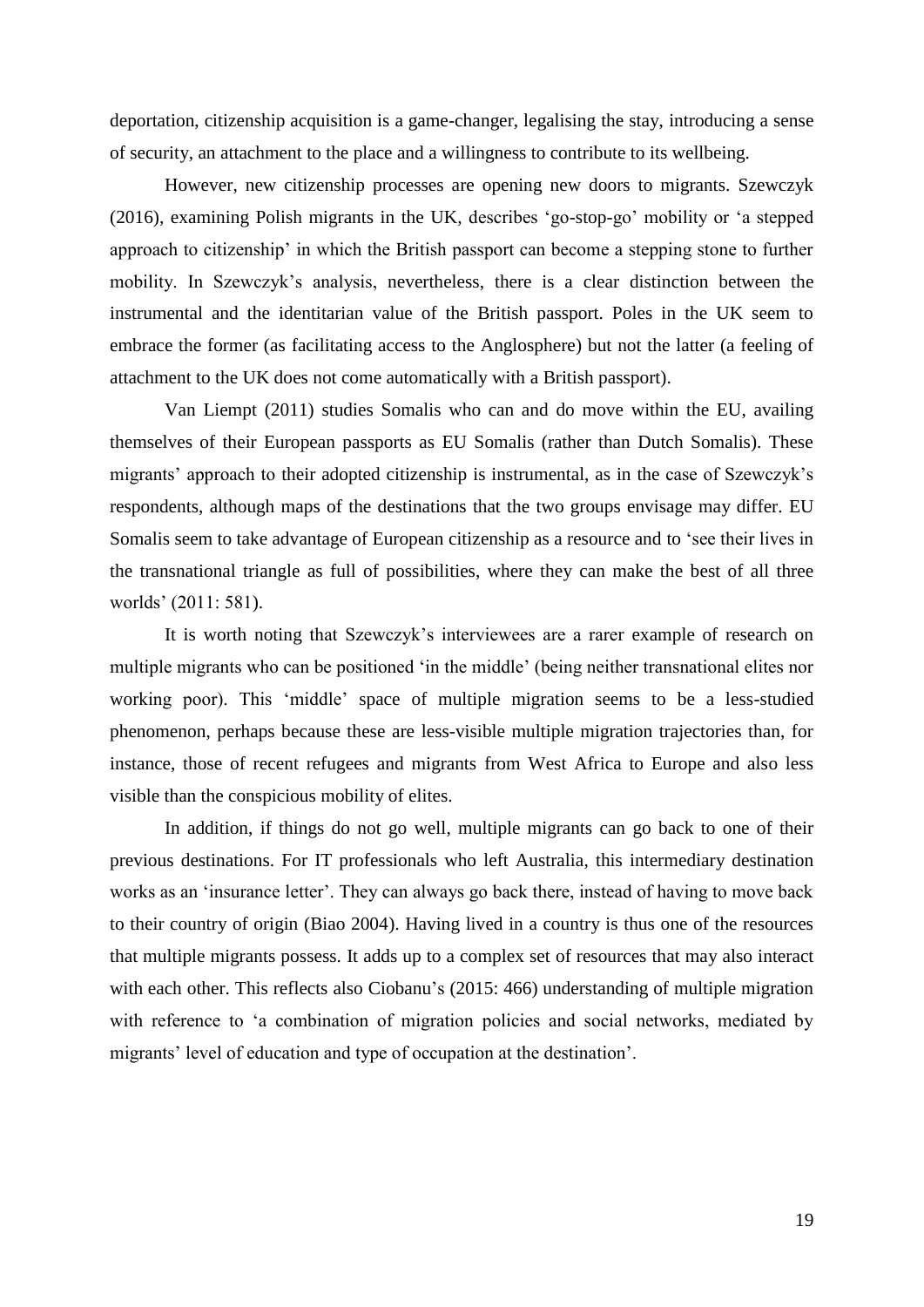#### **3.3. When is the time to move?**

<span id="page-19-0"></span>Scott (2006), analysing British migrants in Paris, offers a typology of migrants according to their life-course stage: there are professional British families (with children or with adult children who have already left the household) and 'young British professionals' whose lives in Paris revolve primarily around their careers. 'Graduate lifestyle migrants' are taking time out while, for 'Bohemians', being in Paris is an individualistic choice, with cultural and artistic motivations. The last category of individuals relocated to France to join a partner. While this categorisation refers to one-off migrants, it seems reasonable to assume that it may well reflect how migration is taken up repeatedly over the individual life course. It invites us to think that migration does not happen in a temporal vacuum and that timings are not accidental. Changing countries is more likely to occur at the extremes of the life course (Hall and Williams 2002). For young people, migration may be related to the life transition that they experience (King *et al.* 2016): from school to work, from parental home to independent living etc. Following international moves, especially when taken on for the second or third time, are much easier for those at the particular life stage when they are 'young, single, childless' (Ryan and Mulholland 2014). Migration can also impact on family life decisions. Access to the labour market during a temporary stay may be difficult for trailing partners but this can become a time to plan having a baby (Main 2014).

Importantly, migration decision-making may also change with evolving personal circumstances. As with other migrants, repeat international moves may involve a single individual or a household. In the latter case, the reasoning becomes more complex, with many households' decision-making being based on more than just economic costs and returns and with the relative resources of males and females in the household also impacting on it.

In addition, work by Agrawal (2016) in Canada reports the higher age of twice migrants compared to what he calls 'direct migrants' (who arrived in Canada directly from their country of origin). The older migrants were simply more likely to have had time to move during their life. Some have experiences of migration because they moved with their parents when still children – often experienced by children in mixed families.

### <span id="page-19-1"></span>**3.4. A gendered world of mobility?**

While Beaverstock's (2002, 2005) picture of multiple mobility is largely restricted to the male corporate world, Main's (2014) and Piekut's (2013a, b) analyses somehow complement this picture by showing the female's perspective. Migration can be an individual choice but, for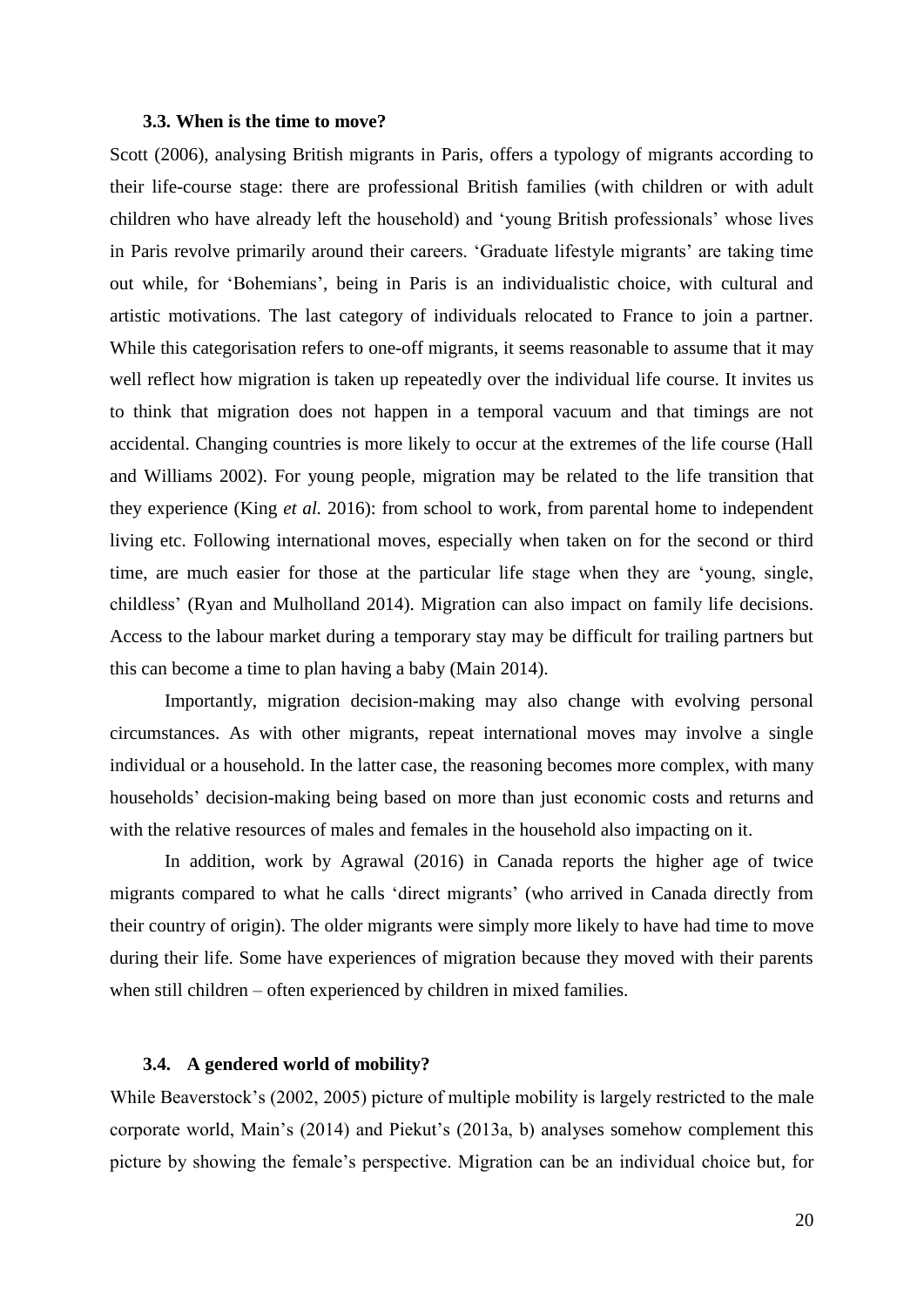many of Main's and Piekut's female interviewees, migration constituted tied movement – a stay in the destination was tied to their husbands' employment in transnational corporations. This gendered face of mobility is also visible in academia (Ackers 2004).

#### <span id="page-20-0"></span>**4. Where to move from here? Inspirations and unresolved questions**

First, the literature described above points to the richness of multiple migration. It may involve two or more moves, of different duration and with varying sequences of moving between origin and destinations (possibly also involving a return phase). Geographically they can be intra- or inter-continental. Institutionally, they may happen within free movement regimes (like that represented by the EU) or they can be managed by relevant migration policies. Moreover, multiple migration may be taken up by people with different sets of resources.

How do people become multiple migrants? Many of the migrants who set off for the first time for a foreign destination do not plan to move on from there. Many of them, in fact, have a rather flexible strategy of 'intentional unpredictability' (Eade *et al.* 2007). This 'it depends' approach (Ryan, Mulholland 2014) can be seen as a rational strategy in response to changing personal and broader socio-economic circumstances. It can be easier to make plans 'on the go', to wait and see whether to settle, to move on or to move back within the European free movement space rather than go elsewhere. The Middle East is another migrant destination from where people think of another place to travel to once their visa or permit linked to a job they hold expires and they are cut off from the luxurious life that they have experienced there (Agrawal 2016). Sometimes it is the case that initial plans get altered. Many of the third-country nationals living in Italy described by Achilli *et al.* (2016) initially headed off to Libya as their destination but changed their minds once there and took the Mediterranean route towards Italy.

Another question concerns why people decide to move in the first place. Urry, in *The Tourist Gaze* (1990), used this unconventional lens on tourist mobility as a form of deviance. Migration, especially when taken up repeatedly, could also be perceived as deviant behaviour. After all it is a small minority who decides to change their address and move to another country. Hagerstrand (1970: 8) summarised common yet questionable assumptions about movement thus: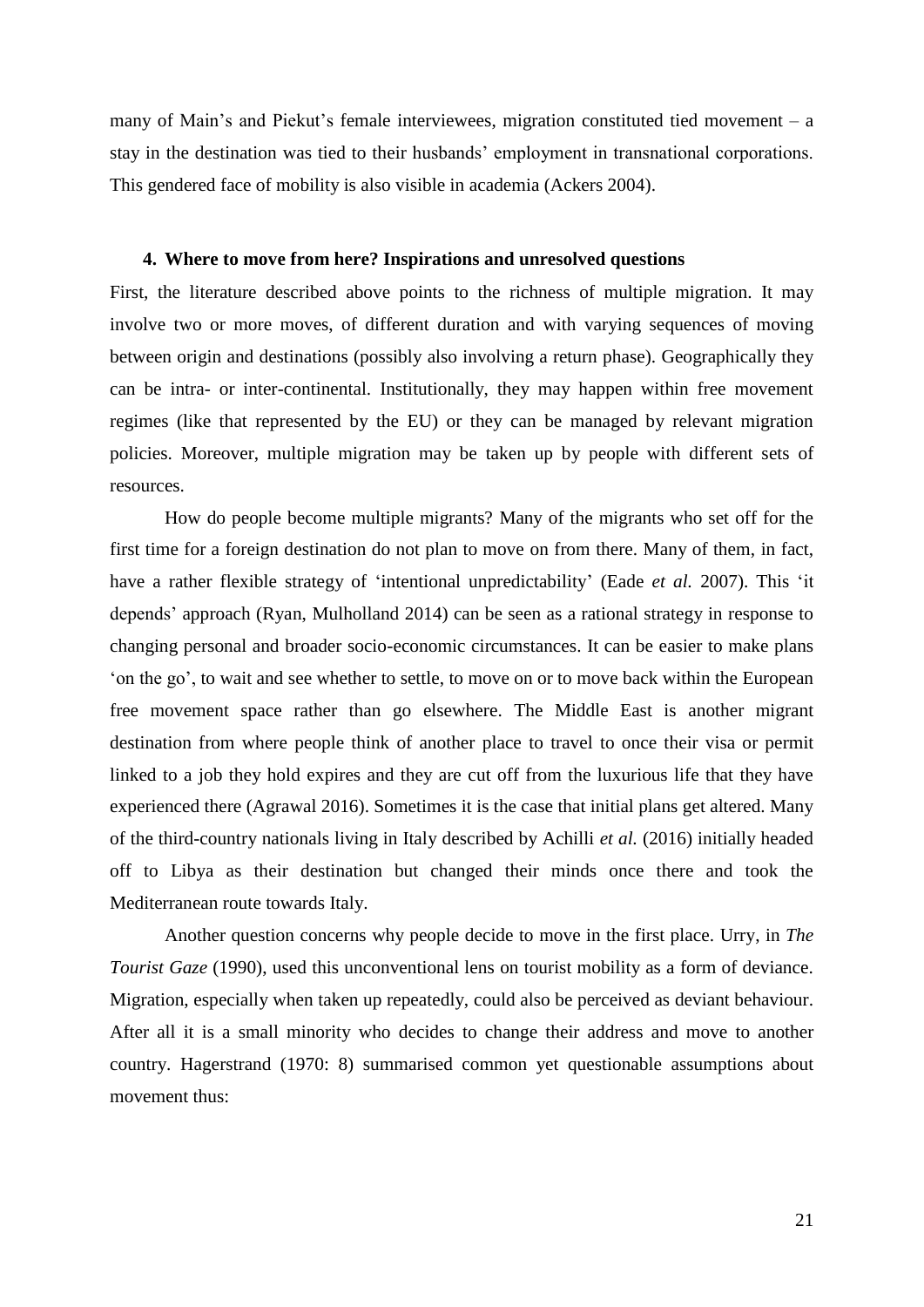*… economists are very quick to suggest that we solve our problems by moving somewhere else. It is convenient in theory and often in reality, but the idea implies two things: first, that there is a worthwhile place to go to; and second, that it is of no relevance that some have to be left behind.*

We also know that the neoclassical migrant whose move is an investment increasing productivity, who calculates various costs and returns, does not move as a result of an entirely rational process but, rather, as a consequence of his or her bounded rationality (Simon 1972). The limits to rationality may be multiple: actors operate in a context of risk and uncertainty, possessing limited information about alternatives. Moreover, the complexity of costs and constraints may lead to worse than an optimum choice of action. However, with each migratory move the information stock may be expected to be less limited, as can a migrant's imagination regarding possible consequences. This is precisely the issue to be examined in detail when analysing multiple migrants.

Also, and related to the previous point, the way in which people choose some places over others is constantly surprising. One of the Polish respondents whom I interviewed in Dublin a decade ago, when asked why she had moved to Ireland, replied that she saw *Gone with the Wind* and felt an attraction to a place which was described in such an amazing way. Some people tend to choose certain places over their place of residence inspired by travels that they undertake and by the media that they consume (so-called 'imaginative mobility' – Urry 2000). They engage in the 'travelling-in-dwelling' practices (Clarke 2005) of virtual communication by email or phone, as these are becoming cheaper and more easily accessible (very much like travel), especially when compared with their limited availability for previous generations. In this way, the migrants become part of transnational social networks while building their migration trajectories and keeping in touch with significant others based in different geographical locations. They also become a sort of comparative experts (Favell 2008), using information from their international networks and increasingly making more informed choices about where to live and work. While social networks are crucial for migrants, in the case of multiple migrants, it is possible that their geographical reach is wider or their geographically differentiated pull is stronger. It transpires from research on multiple movers that networks have a strong pull effect and mobility is linked with sociality (Tsujimoto 2016), thus reducing the risks related to international moves. There are, however, still questions which remain unanswered: Is it the case that some places open (or close?) the gates to others? Are there patterns of multiple migration? There are also questions about the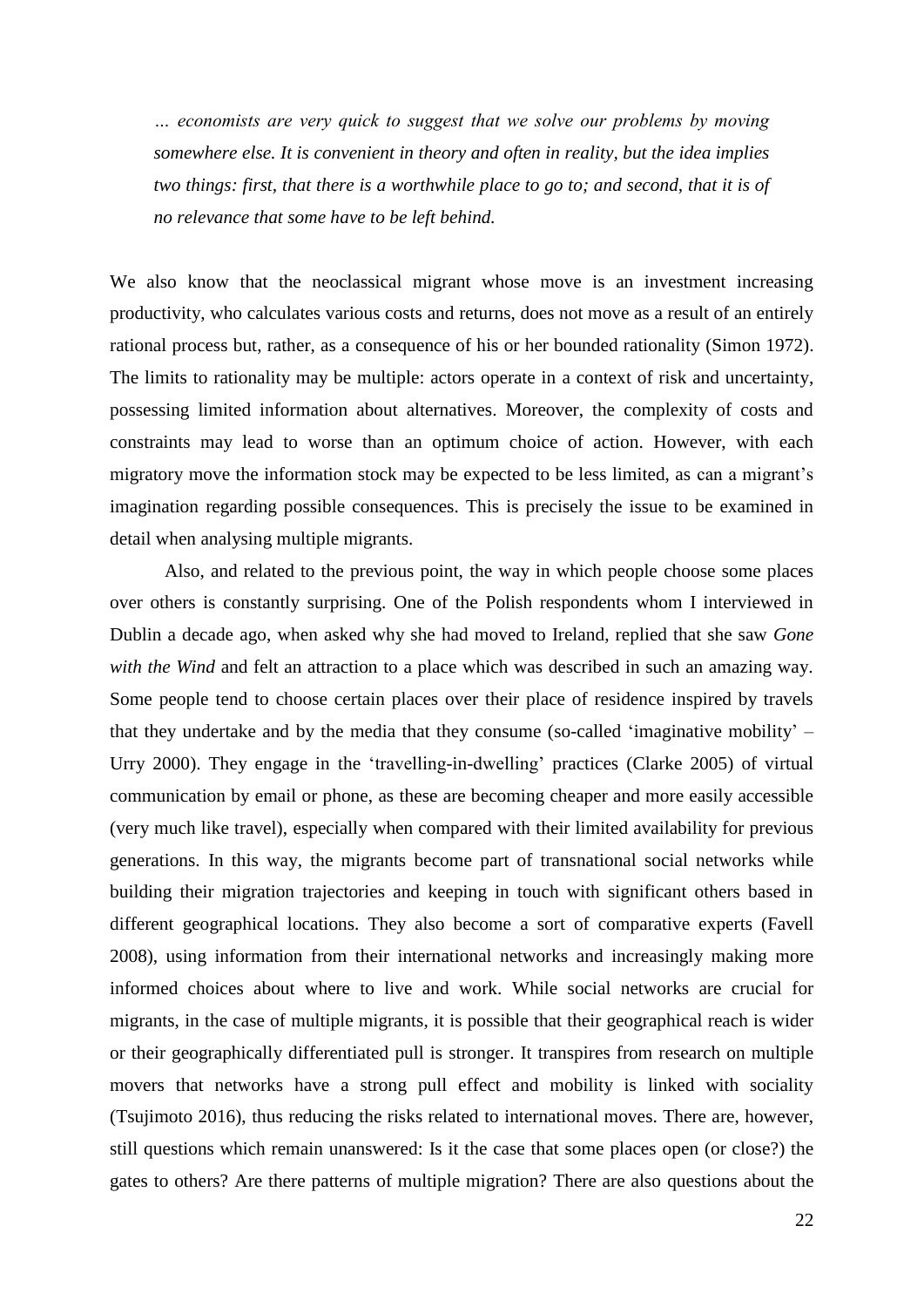places in which multiple migrants (temporarily) stay, and about the consequences of temporary multiple migration for integration (see, for example, Grzymala-Kazlowska and Phillimore 2018 for discussion of fluidity and super-diversity in the context of integration).

What is more, I highlighted above the imperfection of the statistical glance on the migration landscape. Multiple migration poses challenges to the way in which we research international movement. King, already in 2002, suggested moving beyond binaries – in Tsujimoto's words: 'moving beyond the duality of home and abroad' (2016: 323). In order to understand multiple migration, we have to challenge the ways we see it: privileging a longitudinal rather than a cross-sectional approach to social reality. However, the question still remains as to how we trace the mobile.

It is very much in relation to the MAFE study that Beauchemin (2014) conceptualises a multi-sited approach in migration studies, against a settlement bias which characterises much of the quantitative migration literature. What is more, South-to-North migration often points to how migrant trajectories increasingly cannot be grasped between the origin and destination country dichotomy, but require broader spatial lenses that examine movement across time and the individual life course. This said, it is difficult to escape methodological nationalism, which is a strong element of sociological research and which is deeply rooted in how people see and experience the world (Fanning 2013).

Multiple migration invites us to think about movement as a part of a person's individual biography. This is a lesson which is well known to geographers. Looking at some of Beaverstock's analyses, and especially his notation of international mobility, invites us to carefully consider the places involved at different time points (although Beaverstock's studies are largely limited to professional moves). This is an idea that dates back to the time geography initially developed by Hagerstrand. Multiple migration can potentially draw on the work of Hagerstrand, for whom every location has space as well as time coordinates. Hagerstrand did not prioritise any given moment in time but a sequence, with each location 'always critically tied to the "somewhere" of a moment earlier' (Hagerstrand 1970: 10). These sequences form life paths, which Hagerstrand also represents graphically. Life paths develop against different sets of constraints which form channels or dams. Our life paths can become geographically wider due to advances in technology. Technologies may enable movement but what really drives much mobility are intentions and ideas (Ellegård, Svedin 2012) or projects. The social dimensions of these life paths are also analysed – a largely understudied element of human mobility in general.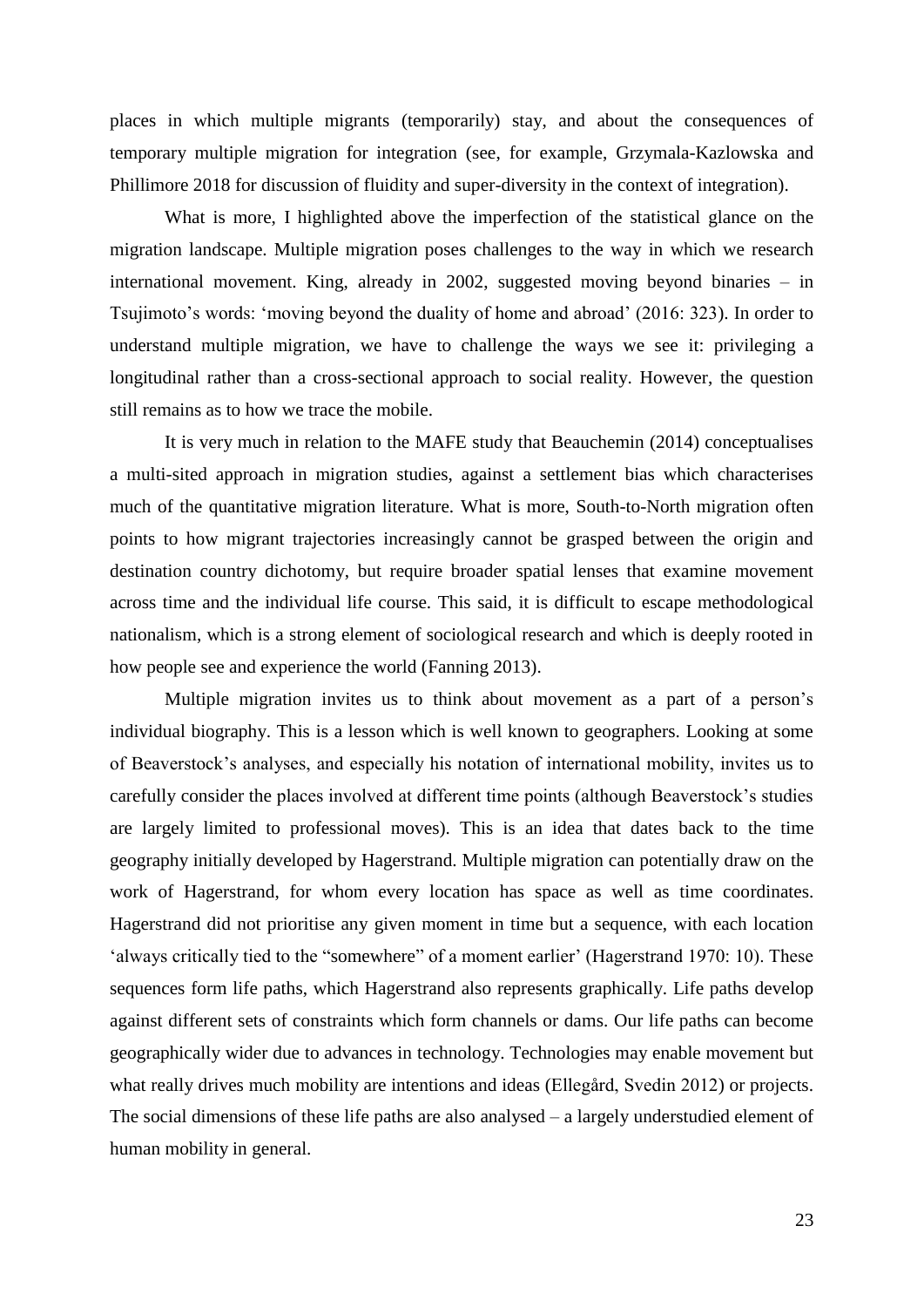Hagestrand suggests a longitudinal approach to studying mobility, taking account of space and time coordinates. There have been some examples of the longitudinal approach (see, for example, Krings, Moriarty, Wickham, Bobek, Salamońska 2013), but the visualisation method still remains an exception (for one example, see Liversage 2009).

#### <span id="page-23-0"></span>**5. Conclusions**

Although multiple migration is not a new phenomenon, it is certainly an under-researched one. There may be several reasons for this. Theoretically, macro-, meso- and micro-theories privileged the perspective of one-off international migration followed by settlement and, less often, by return. Migration theories have been relatively static in their focus on how people cross national borders and on the consequences of this sedentarised migration. Even within the recent and just-emerging literature on multiple migration there is little consideration of migration theory that could usefully be applied to different populations in studies of repeat international movement.

Multiple migration as a topic is also challenging on the methods front. The methodological approach in migration studies largely followed theoretical questions about migration stasis. Longitudinal research has been relatively rare and, if applied, often took the destination country as a given (a respondent changing destination country would drop out from the studied sample in traditional panel designs), examining only change in time but not geographical change in the migration trajectory. Thus far, many of the existing analyses of multiple migration come mainly from the small-scale qualitative enquiries which follow various thematic foci. In some of them, multiple migration is an issue which came about only during fieldwork.

Methodologically, researching multiple migration brings the promise of being able to catch a glimpse of the social world as it happens, across time and space. In a way, it provides an opportunity to examine the non-static nature of the social world. Quantitatively, it challenges our established data collection on sedentarised migrants and pushes us towards new areas, like mobile methods to study international flows.

Empirically, there are studies about the different cases of multiple migration, but there is little comparative effort which could push forward the debate on its patterns, determinants and specificities compared to one-off migration. What is clear is that multiple migration is a manifestation of how people move in the contemporary world. As we saw at the beginning of this paper, Kuba Błaszczykowski is one example, but there are many more, involving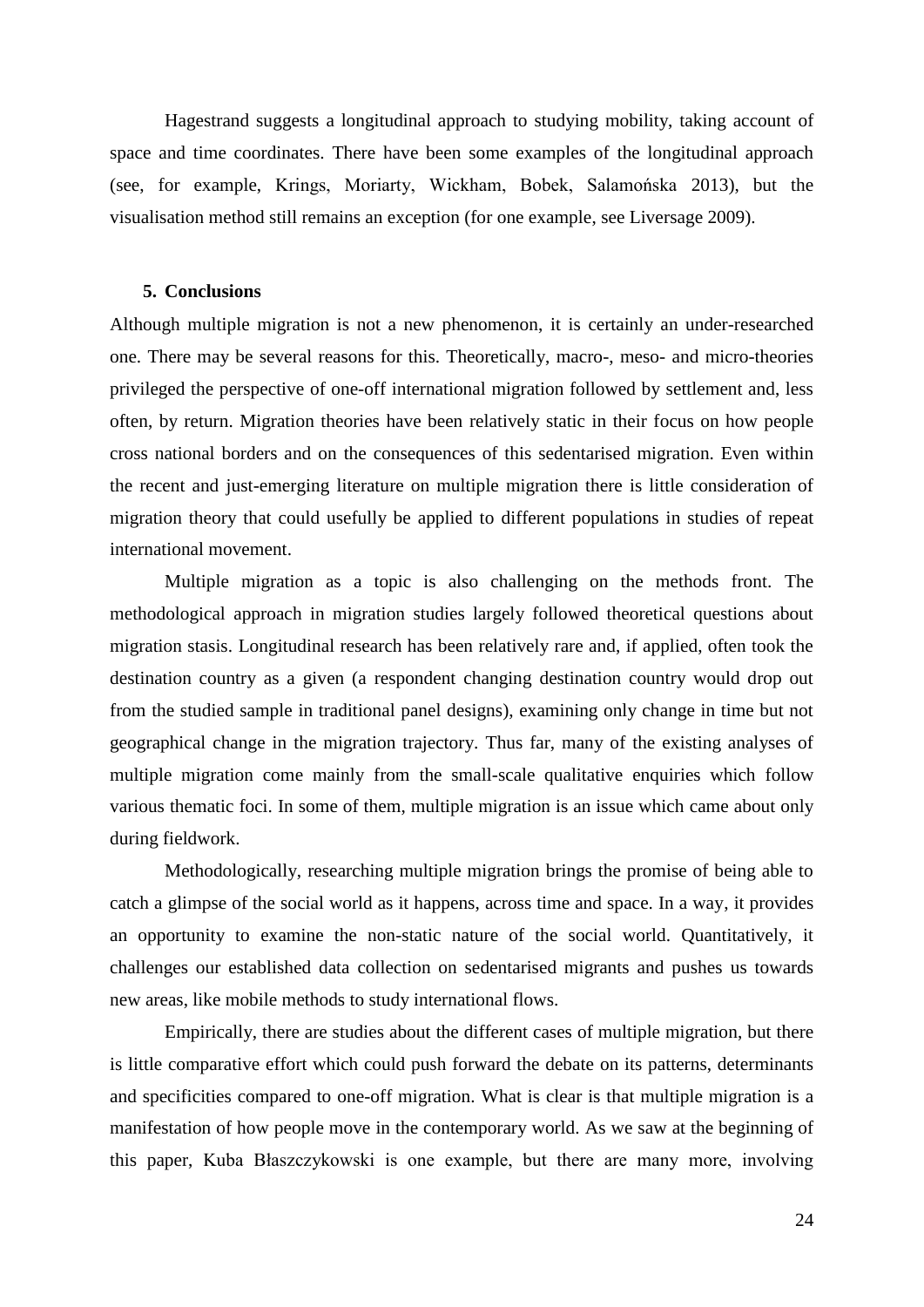different social strata, different durations and sequences of migration, and various places. It is by researching these different spatialities and temporalities of multiple migration that we can push migration theory even further.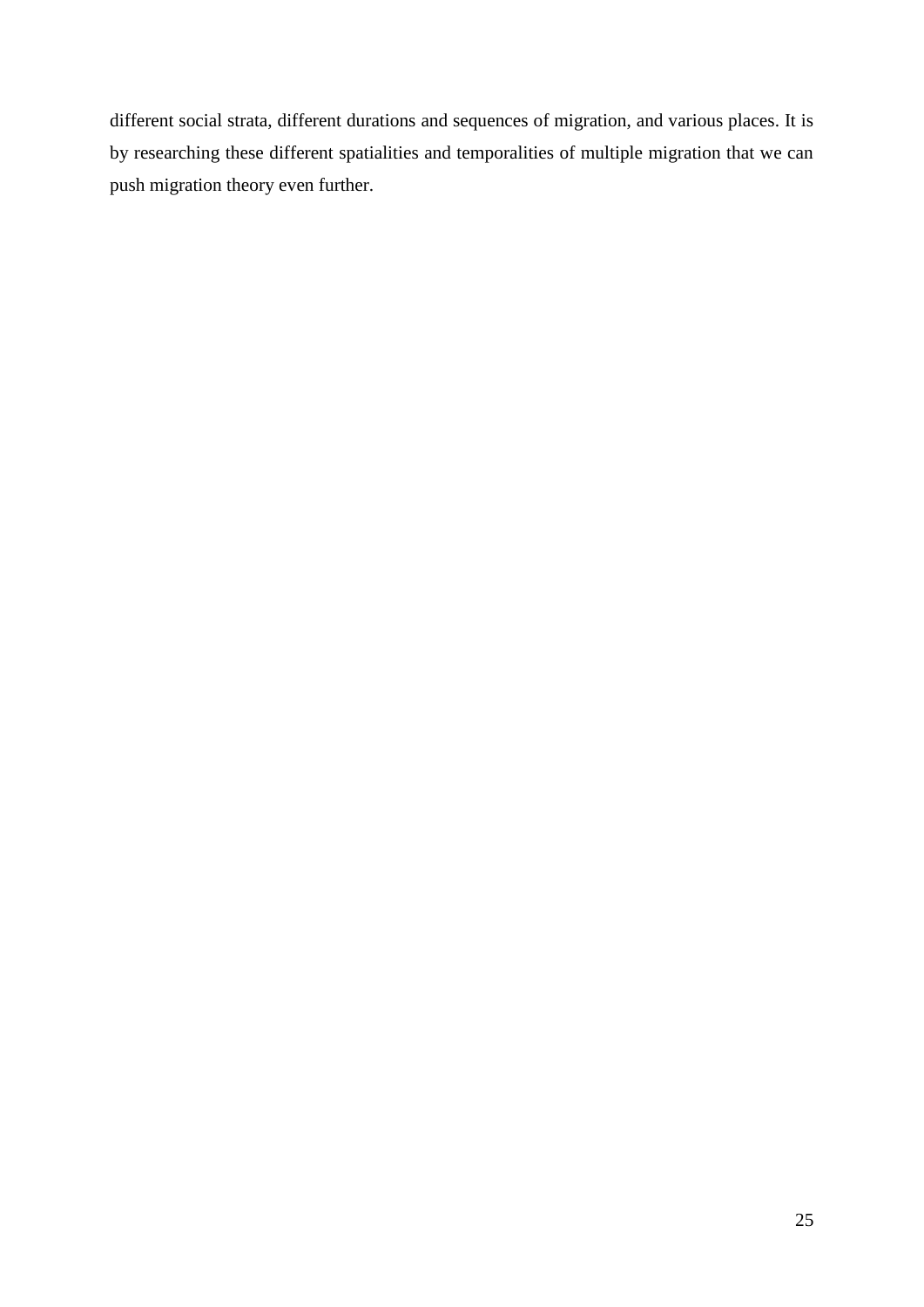#### <span id="page-25-0"></span>**Bibliography**

- Achilli L., Fargues P., Salamońska J., Talò T. (2016). *Study on Migrants' Profiles, Drivers of Migration and Migratory Trends*. Rome: International Organization for Migration.
- Ackers L. (2004). Managing relationships in peripatetic careers: Scientific mobility in the European Union. *Women's Studies International Forum* 27, 3: 189–201.
- Agrawal S.K. (2016). Twice migrants in Canada: Who are they and how do they perform economically? *Journal of International Migration and Integration* 17, 3: 669–686.
- Ahrens J., Kelly M., Liempt I. (2014). Free movement? The onward migration of EU citizens born in Somalia, Iran, and Nigeria. *Population, Space and Place* 22, 1: 84–98.
- Ali S. (2011). Going and coming and going again: Second-generation migrants in Dubai. *Mobilities* 6, 4: 553–568.
- Bauman Z. (1999). *Liquid Modernity*. Oxford: Polity Press.
- Beauchemin C. (2014). A manifesto for quantitative multi-sited approaches to international migration. *International Migration Review* 48, 4: 921–938.
- Beaverstock J.V. (2002). Transnational elites in global cities: British expatriates in Singapore's financial district. *Geoforum* 33, 4: 525–538.
- Beaverstock J.V. (2005). Transnational elites in the city: British highly-skilled inter-company transferees in New York city's financial district. *Journal of Ethnic and Migration Studies* 31, 2: 245–268.
- Bhachu P. (1986). *Twice Migrants: East African Sikh Settlers in Britain*. Abingdon: Routledge & Kegan Paul.
- Bhachu P. (2015). Twice migrants and multiple migrants, in: J. Stone, D. M. Rutledge, A. D. Smith, P.S. Rizova, X. Hou (eds) *The Wiley Blackwell Encyclopedia of Race, Ethnicity, and Nationalism*, 1–4. Chichester: Wiley Blackwell.
- Biao X. (2004). Indian information technology professionals' world system: The nation and the transition in individuals' migration strategies, in: B. S. A. Yeoh, K. Willis (eds) *State/Nation/Transnation: Perspectives on Transnationalism in the Asia/Pacific*, 161–178. London and New York: Routledge.
- Ciobanu R.O. (2015). Multiple migration flows of Romanians. *Mobilities* 10, 3: 466–485.
- Clarke N. (2005). Detailing transnational lives of the middle: British working holiday makers in Australia. *Journal of Ethnic and Migration Studies* 31, 2: 307–322.
- Düvell F., Molodikova I., Collyer M. (eds.). (2014). *Transit migration in Europe*. Amsterdam: Amsterdam University Press.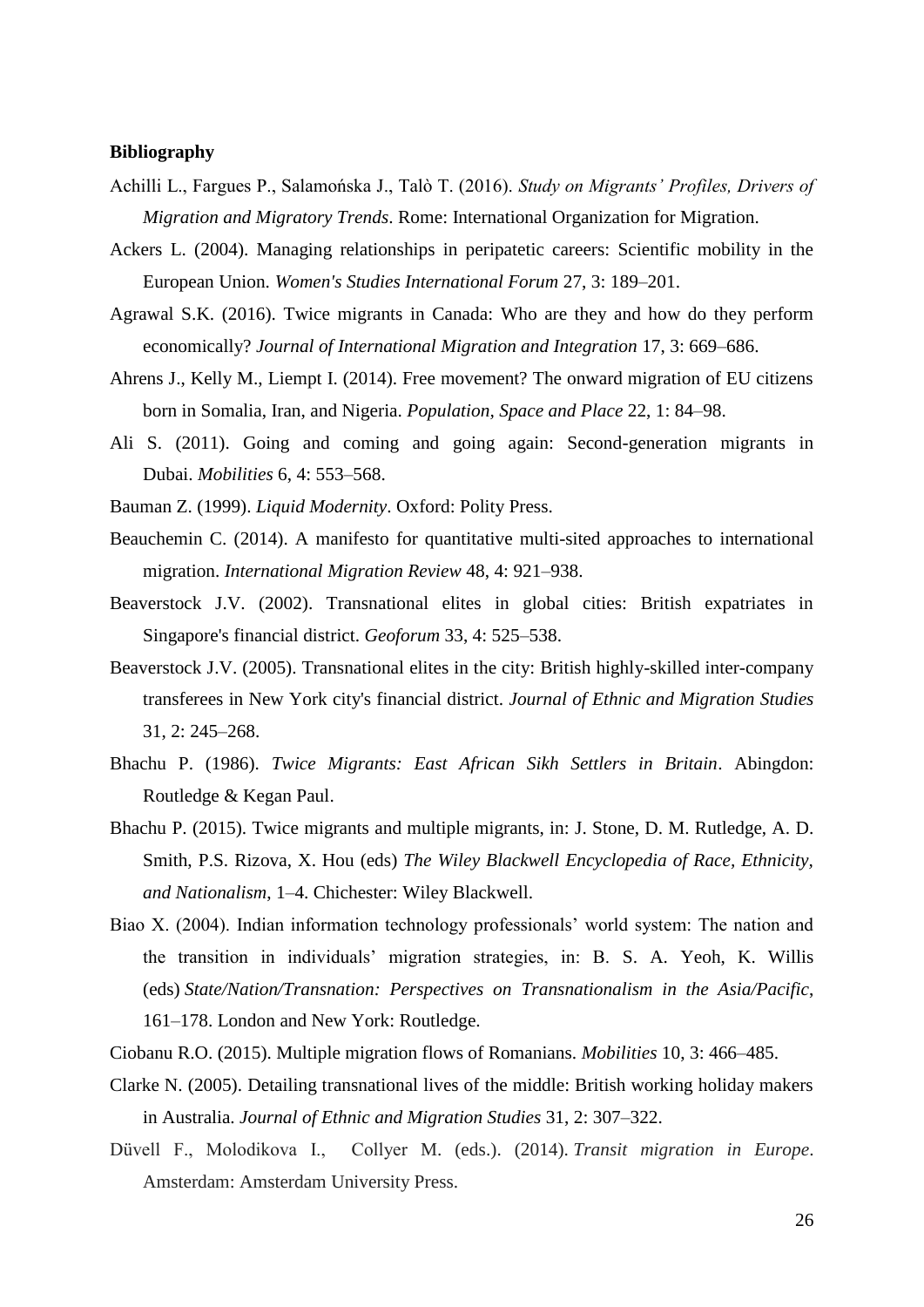- Eade J., Drinkwater S., Garapich M.P. (2007). *Class and Ethnicity: Polish Migrants in London*. Guildford: University of Surrey, Centre for Research on Nationalism, Ethnicity and Multiculturalism, End of Award Report.
- Ellegård K., Svedin U. (2012). Torsten Hägerstrand's time-geography as the cradle of the activity approach in transport geography. J*ournal of Transport Geography* 23, 1: 17–25.
- Engbersen G., Snel E. (2013) Liquid migration. Dynamic and fluid patterns of post-accession migration flows, in: B. Glorius, I. Grabowska-Lusinska, A. Kuvik (eds) *Mobility in Transition Migration Patterns after EU Enlargement*, 21–40. Amsterdam: IMISCOE Research, Amsterdam University Press.
- Fanning B. (2013). In defence of methodological nationalism: immigrants and the Irish nation-state. *Irish Journal of Sociology* 21, 1: 1–16.
- Favell A. (2008). *Eurostars and Eurocities: Free Movement and Mobility in an Integrating Europe*. Oxford: Blackwell.
- Flahaux M.L., Beauchemin C., Schoumaker B. (2014). From Europe to Africa: Return migration to Senegal and the Democratic Republic of Congo. *Population & Sociétés* 515.
- Górny A., Kindler, M. (2016). The temporary nature of Ukrainian migration: Definitions, determinants and consequences, in: O. Fedyuk, M. Kindler (eds) *Ukrainian Migration to the European Union. Lessons from Migration Studies*, 91–112. Amsterdam: Springer Open, IMISCOE Research Series.
- Grzymala-Kazlowska A., Phillimore J. (2018). Introduction: rethinking integration. New perspectives on adaptation and settlement in the era of super-diversity. *Journal of Ethnic and Migration Studies* 44, 2: 179–196.
- Hägerstrand, T. (1970). What about people in regional science? *Papers of the Regional Science Association* 24: 7–21.
- Hall C.M., Williams A.M. (2002). Tourism and Migration. New Relationships between Production and Consumption. Dordrect: Kluwer Academic.
- Hugo G. (2008). In and out of Australia: Rethinking Chinese and Indian skilled migration to Australia. *Asian Population Studies* 4, 3: 267–291.
- King, R. 2002. 'Towards a new map of European migration' *International Journal of Population Geography* [8\(2\):](http://onlinelibrary.wiley.com/doi/10.1002/ijpg.v8:2/issuetoc) 89–106.
- King R., Lulle A. (2016). *Research on Migration: Facing Realities and Maximising Opportunities*. Luxembourg: Publications Office of the European Union.
- King R., Lulle A., Moroşanu L., Williams A. (2016). *International Youth Mobility and Life Transitions in Europe: Questions, Definitions, Typologies and Theoretical Approaches*.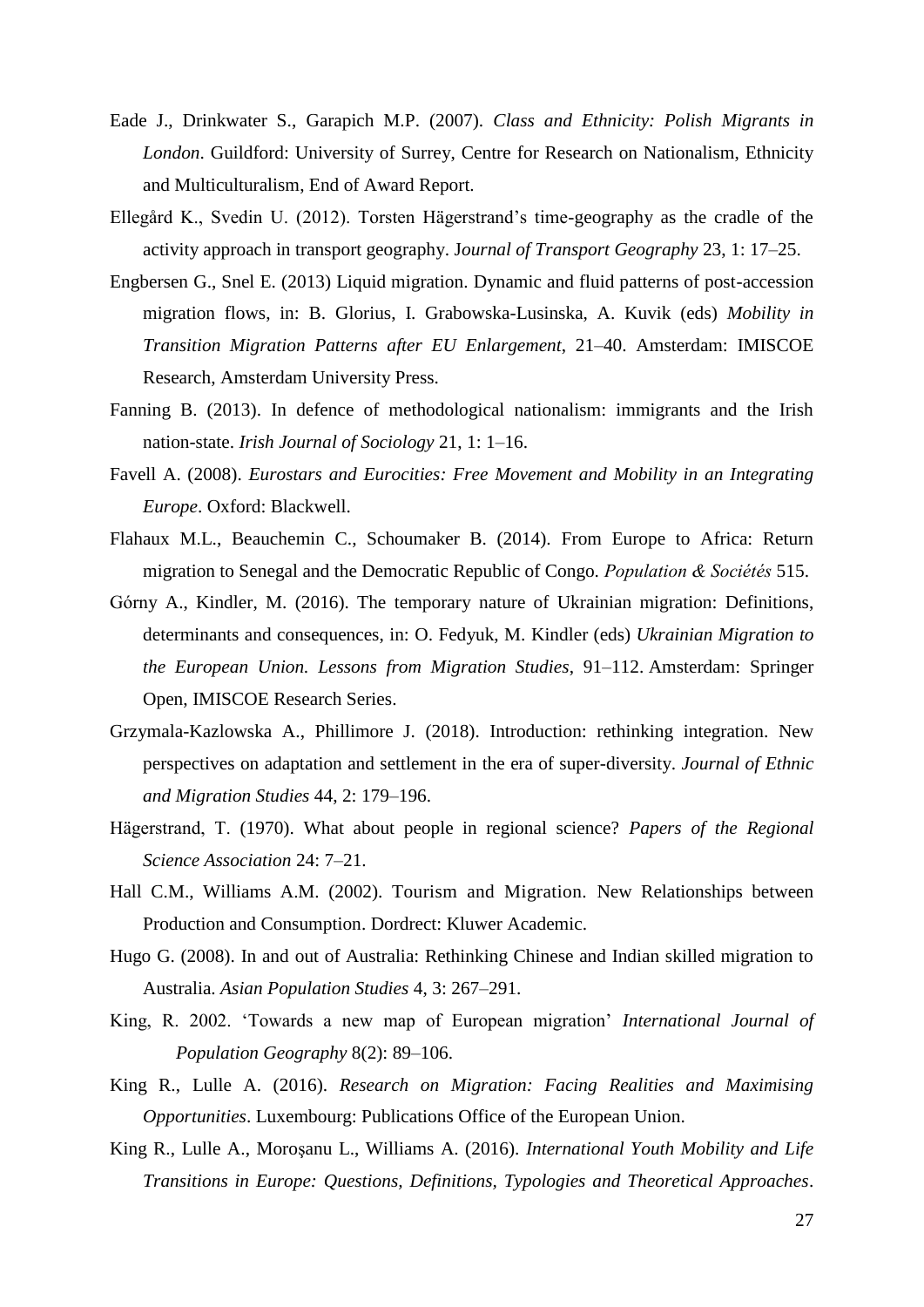Brighton: University of Sussex, Sussex Centre for Migration Research Working Paper 86. Available at http://sro.sussex.ac.uk/61441/1/mwp86.pdf (accessed 23 January 2018).

- Krings T., Moriarty E., Wickham J., Bobek A., Salamońska J. (2013). *New Mobilities in Europe: Polish Migration to Ireland Post-2004*. Manchester: Manchester University Press.
- Liversage A. (2009). Finding a path: Investigating the labour market trajectories of highskilled immigrants in Denmark. *Journal of Ethnic and Migration Studies* 35, 2: 203–226.
- Livi-Bacci M. (2012). A Short History of Migration. Cambridge: Polity Press.
- Main I. (2014). High mobility of Polish women: The ethnographic inquiry of Barcelona. *International Migration* 52, 1: 130–145.
- Martiniello M., Rea A. (2014). The concept of migratory careers: Elements for a new theoretical perspective of contemporary human mobility. *Current Sociology* 62, 7: 1079– 1096.
- Nekby L. (2006). The emigration of immigrants, return vs onward migration: evidence from Sweden. *Journal of Population Economics* 19, 2: 197–-226.
- Newbold K.B. (2001). Counting migrants and migrations: Comparing lifetime and fixed‐interval return and onward migration. *Economic Geography* 77, 1: 23–40.
- Nowicka E., Firouzbakhch H. (2008). *Homecoming. An Anthropology of Return Migration*. Kraków: NOMOS.
- Okólski M. (2001). Mobilność międzynarodowa ludności Polski w okresie transformacji: Przegląd problematyki, in: E. Jaźwińska, M. Okólski (eds) *Ludzie na Huśtawce. Migracje Między Peryferiami Polski i Zachodu*. Warsaw: Wydawnictwo Naukowe Scholar.
- Okólski M. (2011). *Modernizacyjna Rola Migracji*. Warsaw: Ośrodek Badań nad Migracjami UW, CMR Working Papers 46/104. Strona internetowa: http://www.migracje.uw.edu.pl/wp-content/uploads/2016/11/WP\_46104.pdf (accessed 17 February 2018).
- Ossman S. (2013). *Moving Matters: Paths of Serial Migration*. Redwood City CA: Stanford University Press.
- Paul A.M. (2011). Stepwise international migration: A multistage migration pattern for the aspiring migrant. *American Journal of Sociology* 116, 6: 1842–1886.
- Piekut, A. (2013a). You've got Starbucks and Coffee Heaven... I can do this!' Spaces of social adaptation of highly skilled migrants in Warsaw. *Central and Eastern European Migration Review* 2, 1: 117–138.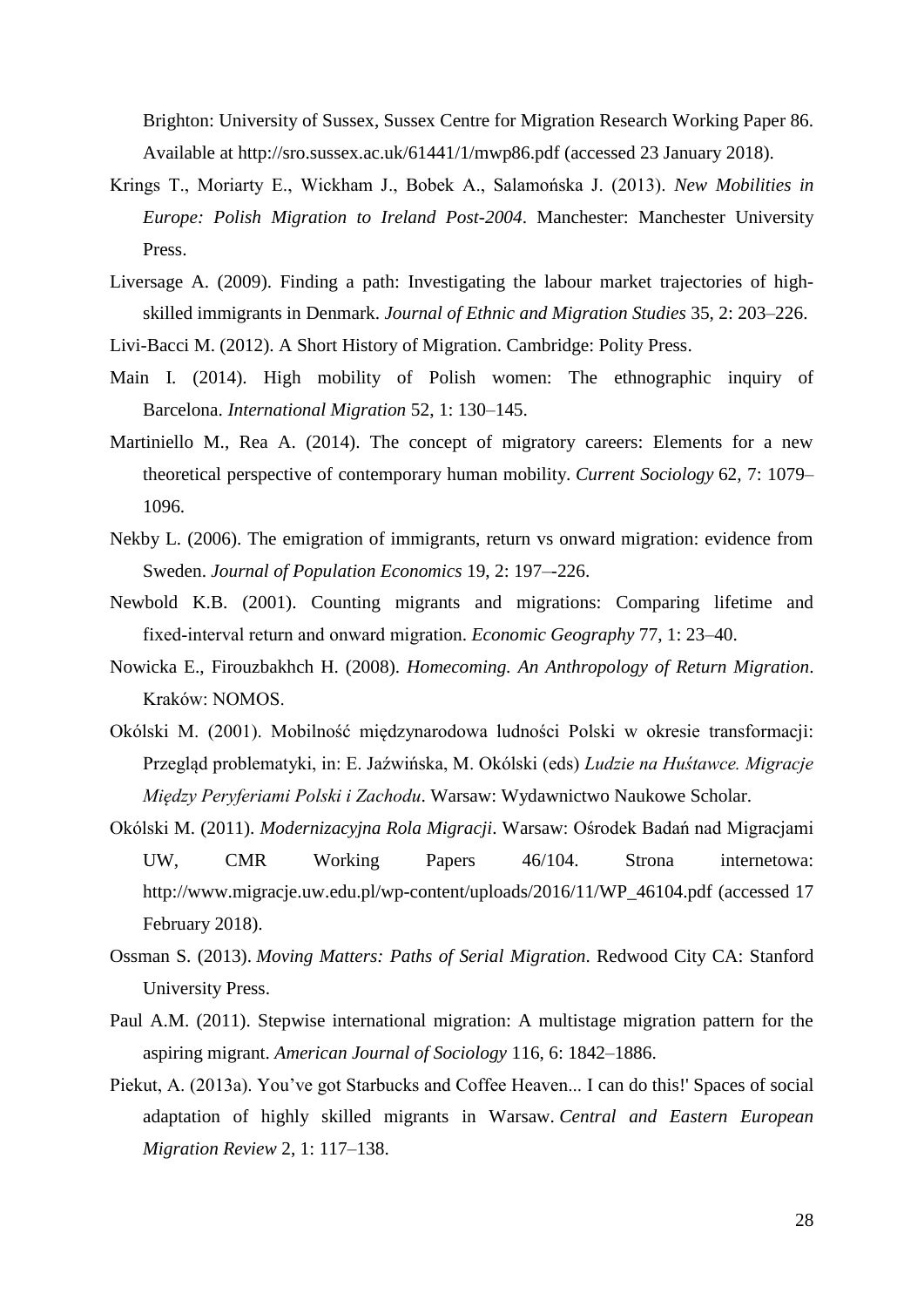- Piekut A. (2013b). *Wysoko Wykwalifikowani Wewnątrzunijni Migranci w Warszawie – W Przestrzeni Społecznej czy w Transnarodowej Przestrzeni Przepływów?* Warsaw: Ośrodek Badań nad Migracjami UW, CMR Working Papers 63/121. Strona internetowa: http://www.migracje.uw.edu.pl/wp-content/uploads/2016/11/WP63\_2.pdf (accessed 17 February 2018).
- Ryan L., Mulholland J. (2014). Trading places: French highly skilled migrants negotiating mobility and emplacement in London. *Journal of Ethnic and Migration Studies* 40, 4: 584–600.
- Salamońska J. (2017). Mobilities against prejudice: The role of social transnationalism in Europe in sentiments towards immigration from other EU member states and from outside the EU, in: A. Triandafyllidou (ed.) *Multicultural Governance in a Mobile World*, 87–107. Edinburgh: Edinburgh University Press.
- Salamońska J., Unterreiner A. (2017). Civil Society organisations and the diaspora-integration nexus**,** in: A. Di Bartolomeo, S. Kalantaryan, J. Salamońska, P. Fargues (eds) *Migrant Integration between Homeland and Host Society, Volume 2*, 39–59. Cham: Springer.
- Salazar N. (2017). (Im)mobility-ies Untangling the Knot. Warsaw: University of Warsaw, Seminar paper, 19 April 2017.
- Scott S. (2006). The social morphology of skilled migration: The case of the British middle class in Paris. *Journal of Ethnic and Migration Studies* 32, 7: 1105–1129.
- Sheller M., Urry, J. (2006). The new mobilities paradigm. *Environment and Planning A* 38, 2: 207–226.
- Simon H.A. (1972). Theories of bounded rationality. *Decision and Organization* 1, 1: 161– 176.
- Szewczyk A. (2016). Polish graduates and British citizenship: Amplification of the potential mobility dynamics beyond Europe. *Mobilities* 11, 3: 362–381.
- Takenaka A. (2007). Secondary migration: Who re-migrates and why these migrants matter. *Migration Information Source*. Available online at https://www.migrationpolicy.org/article/secondary-migration-who-re-migrates-and-whythese-migrants-matter (accessed 23 July 2017).
- Thomas W.I., Znaniecki F. (1918–1920, ed. 1984). *The Polish Peasant in Europe and America*. Boston: Gorham Press.
- Tsujimoto T. (2016). Affective friendship that constructs globally spanning transnationalism: The onward migration of Filipino workers from South Korea to Canada. *Mobilities* 11, 2: 323–341.